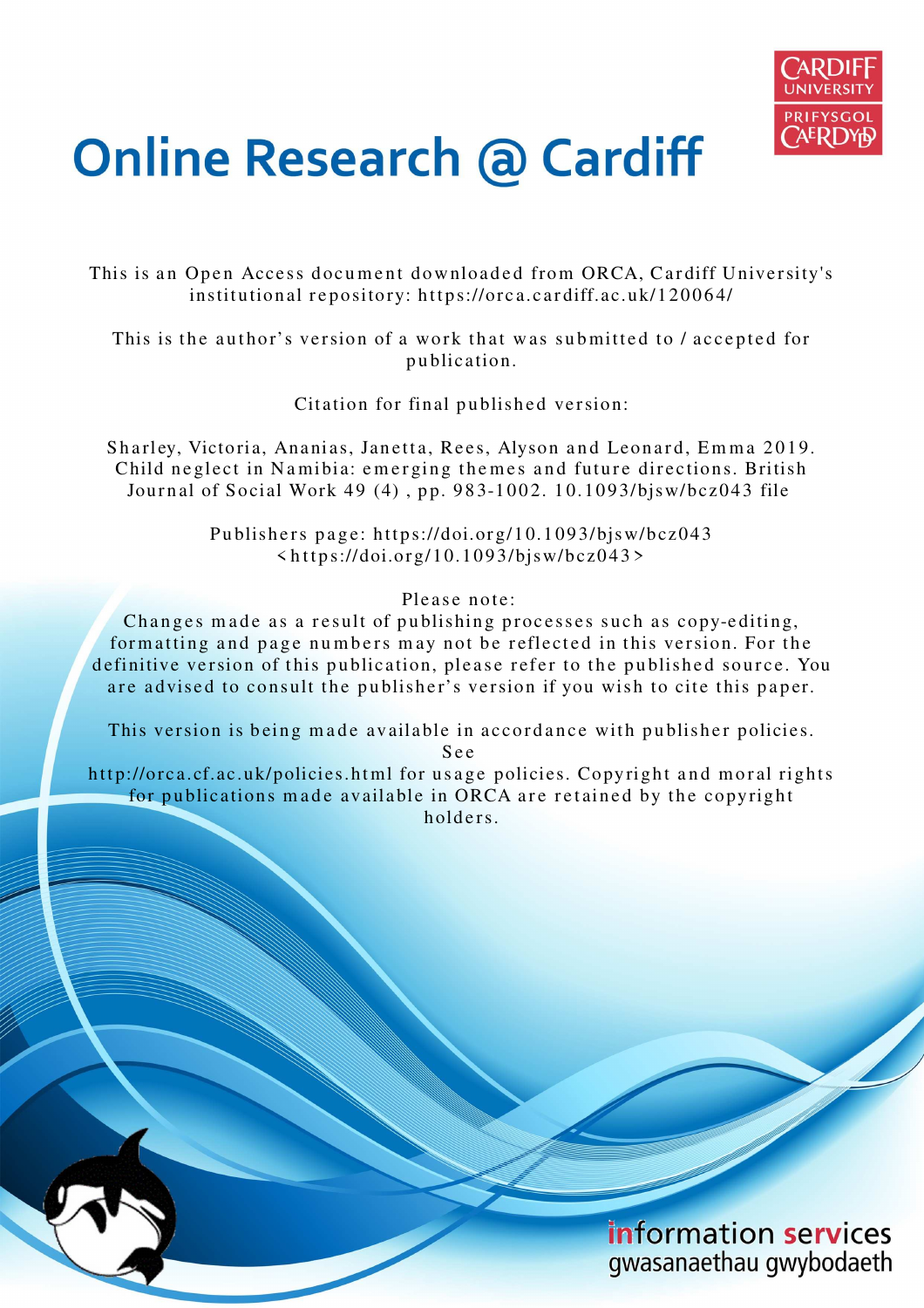## Child Neglect in Namibia: Emerging Themes and Future Directions

 $1*$  Dr Victoria Sharley,  $2$  Dr Janetta Ananias,  $3$  Dr Alyson Rees,  $4$  Emma Leonard.

1. University of Bristol, Lecturer in Social Work, School for Policy Studies, 8 Priory Road, Clifton, Bristol, BS8 1TZ, England, United Kingdom.

2. University of Namibia, Head of Department, Social Work, Faculty of Humanities and Social Sciences, Private Bag 13301, Pioneerspark, Windhoek, Africa.

3. Cardiff University, Senior Lecturer in Social Work, School of Social Sciences, Glamorgan Building, King Edward VII Avenue, Cardiff, CF10 3NN, Wales, United Kingdom.

4. University of Namibia, Lecturer in Social Work, Social Work, Faculty of Humanities and Social Sciences, Private Bag 13301, Pioneerspark, Windhoek, Africa.

\* Correspondence to be sent to Dr Victoria Sharley, School for Policy Studies, University of Bristol, 8 Priory Road, Clifton, Bristol, United Kingdom, BS8 1TZ [vicky.sharley@bristol.ac.uk](mailto:vicky.sharley@bristol.ac.uk) 

## Funding Statement

This work is funded through the University of Bristol's Global Challenges Research Fund allocation from Research England.

## Acknowledgements

The research study is a collaboration between academic staff at the University of Namibia in Africa, the University of Bristol in England, and Cardiff University in Wales. The four authors would like to thank the Phoenix Project at Cardiff University for generously funding two short trips for the first author to Namibia in 2015 which supported initial introductions. The authors would also like to gratefully acknowledge the work of Johanna Nashandi, Lecturer in Social Work at the University of Namibia for her contributions to the project during the data collection phases of the study in 2017.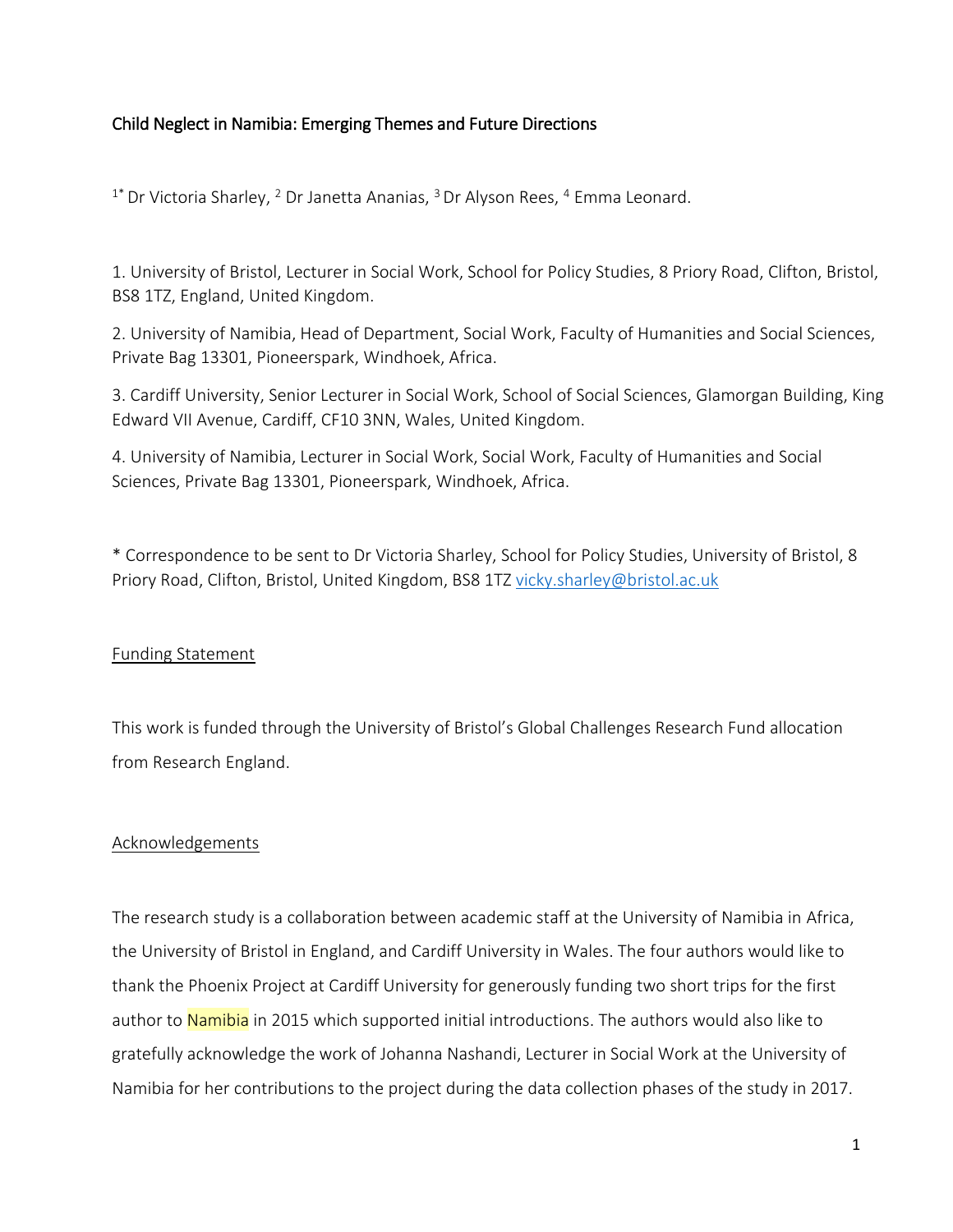#### **Abstract**

This paper initiates the conversation on the conceptualisation of child neglect in Namibia, reporting findings from a small study undertaken in 2017. The research is a collaboration between academics at the University of Namibia, Africa, University of Bristol, and Cardiff University in the United Kingdom. The study is the first of its kind in Namibia, offering original knowledge about what constitutes neglect for children in the local context of child-rearing practice. Qualitative interviews with practitioners in schools and social-care organisations were undertaken in three of the fourteen political regions of Namibia. Interviews ascertained participants' thoughts and understandings of child neglect at individual and community levels. Teenage-pregnancy and substance misuse emerged as central to the conceptualisation of neglect within the local context, with a tension between Western and indigenous child-rearing practices. This paper offers rich insights into the social construction of child neglect amongst indigenous communities in Namibia, identifying a need for knowledge gathering into broader aspects of child health and wellbeing within Namibia's diverse indigenous peoples. The authors call for future co-produced research which engages local communities and stakeholders in investigating this issue, to improve the health and wellbeing of Namibian children in congruence with the UN Sustainable Development Goals.

#### Key Words

Child neglect, child maltreatment, Namibia, schools, social work, sub-Saharan Africa.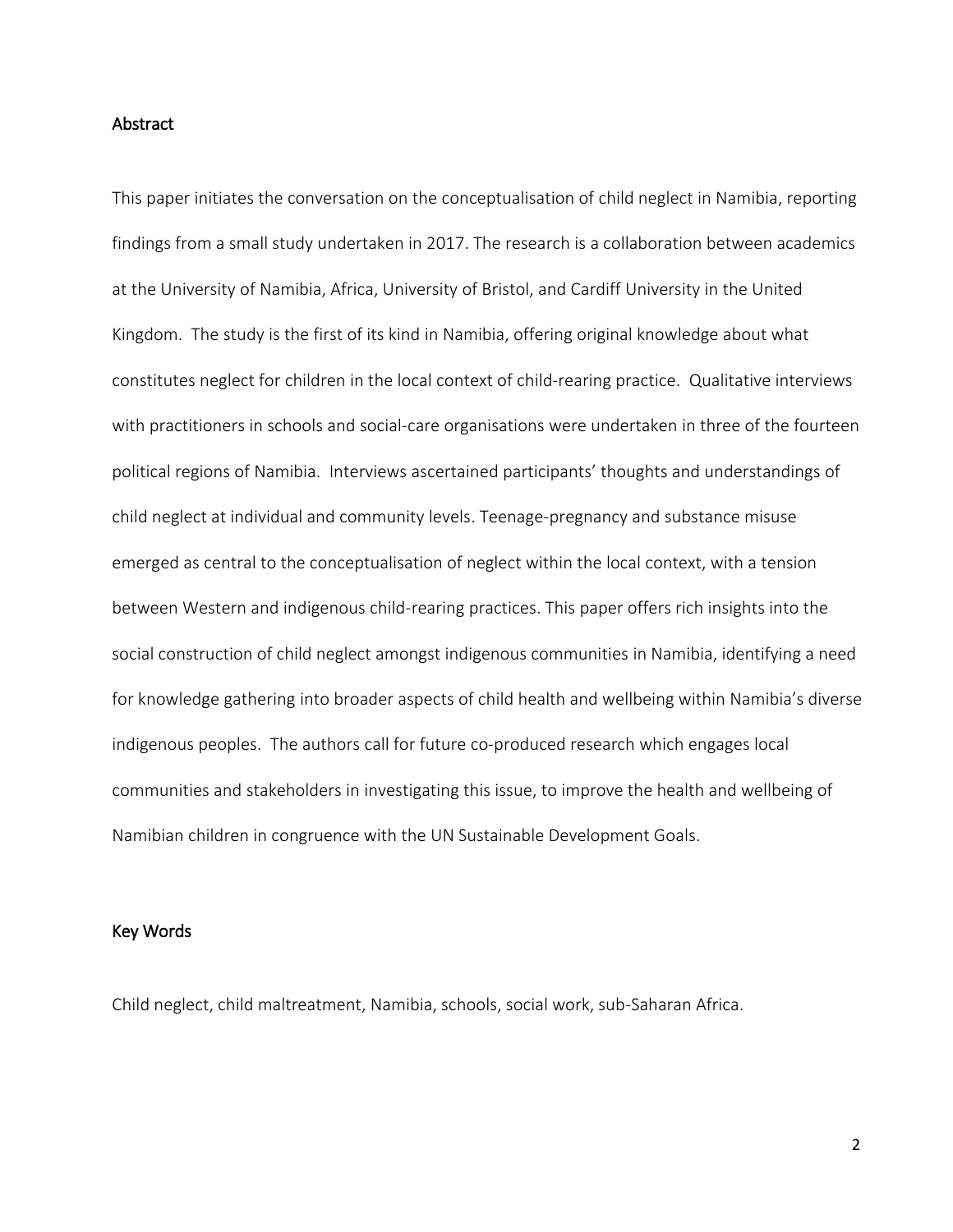#### Introduction

Despite being one of Africa's more affluent countries (World Bank, 2016), almost a third of the population in Namibia live below the national poverty line (28.7%) (GRN, 2013). The Republic of Namibia is south-west of Africa and borders Angola and Zambia to the north, Botswana to the east and South Africa to the south (Sharley, 2018). It is a vast country with a surface area of 824, 268 km<sup>2</sup>, but sparsely inhabited with a population just short of two and half million people (NSA, 2017). Namibia was a German colony from 1884 to 1915 and was thereafter administered by South Africa's apartheid regime. It gained independence from South Africa in 1990, following a protracted war of liberation. Namibia has 14 political regions with around 11 ethnic groups, a predominant presence of a particular ethnic group in a region, influenced by the South African colonial rule along racial and ethnic lines. Even though English was adopted as the official language in 1990, Namibia is a highly multilingual country (Tötemeyer, 2010).

Although Namibia is categorised as an upper-middle-income country, it has one of the most unequal distributions of income per capita in the world with a Gini coefficient of 0.572 (MHSS, 2013; World Bank, 2016; Sharley, 2018). In the absence of country-specific literature or guidance on responding to the complex public health issue of child neglect (Taylor and Daniel, 2005; Sharley, 2018), the aim of the study was to gather preliminary understandings on what constitutes neglect for Namibian children within the local context (Rankopo and Osei-Hwedie, 2011).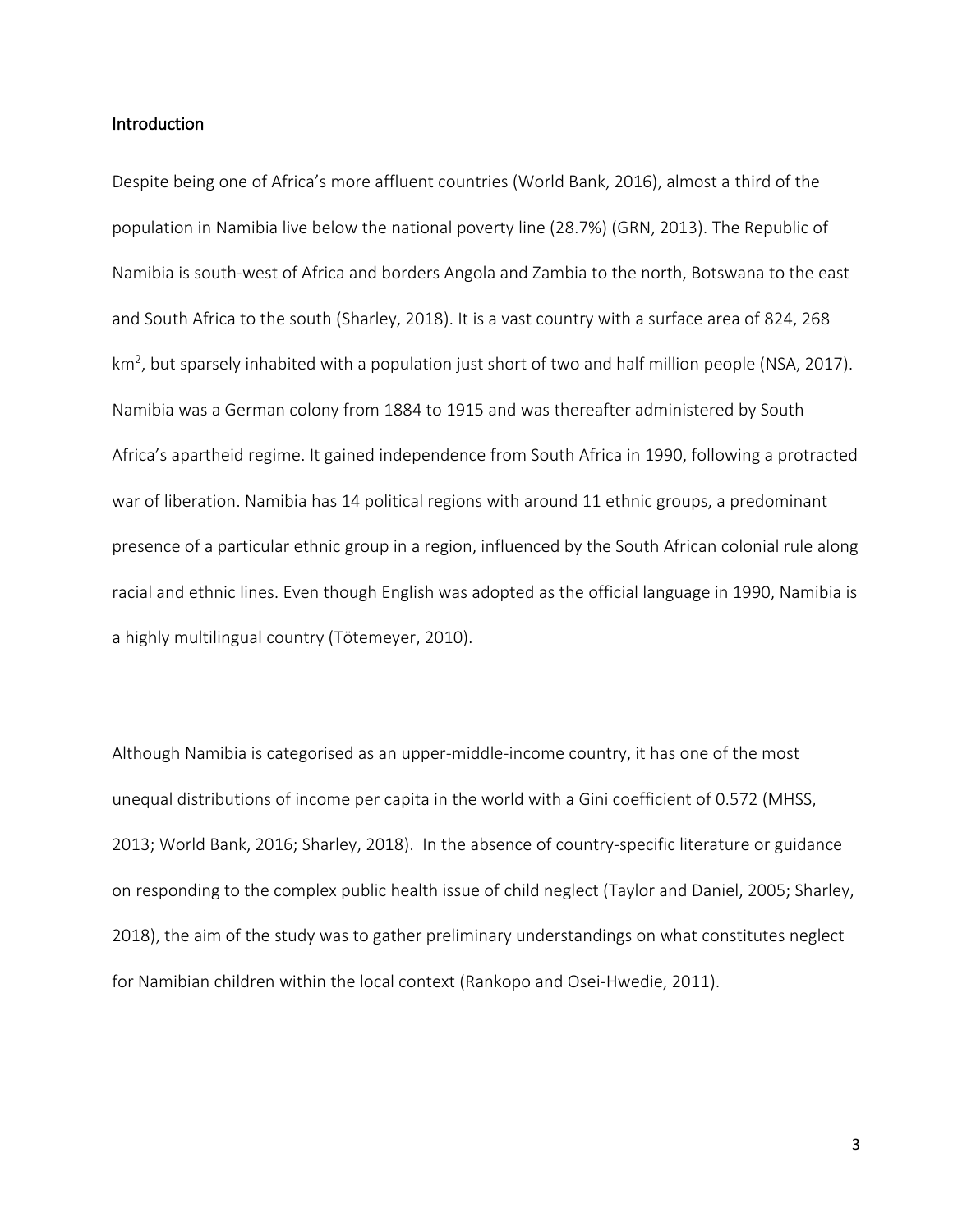Child-headed households are prevalent in communities and perhaps unsurprisingly amongst the poorest. Where there is more than one child, the older child is typically made 'head of household' and is allocated responsibility for the care of all siblings and upkeep of the home. The older child is given huge responsibility at a young age, and deprived of enjoying a normal childhood including access to quality education (Nekongo-Nielsen and Mbukusa, 2013; UNDP, 2018:SDG4). Knowledge and insight into the functioning of both household contexts is central to understanding a child's likelihood of experiencing neglectful-parenting or inadequate levels of care in each setting (Sharley, 2018).

Child neglect is a common form of maltreatment in both developed and developing nations that affects the physical, emotional, social, health and educational wellbeing of children. In order to understand the problem of child neglect, the concept needs to be clarified. Although the concept originates from first world countries (Laird, 2016), the subject continues to receive limited attention compared to physical or sexual abuse in a global context (Taylor and Daniel, 2005). It is widely understood that the definition of neglect differs between disciplines and across cultures (Spyrelis, 2013). The World Health Organisation (2002) defines child neglect as a failure of a parent to provide for the development of the child – where the parent is in a position to do so – in one or more of the following areas: health, education, emotional development, nutrition, shelter and safe living conditions.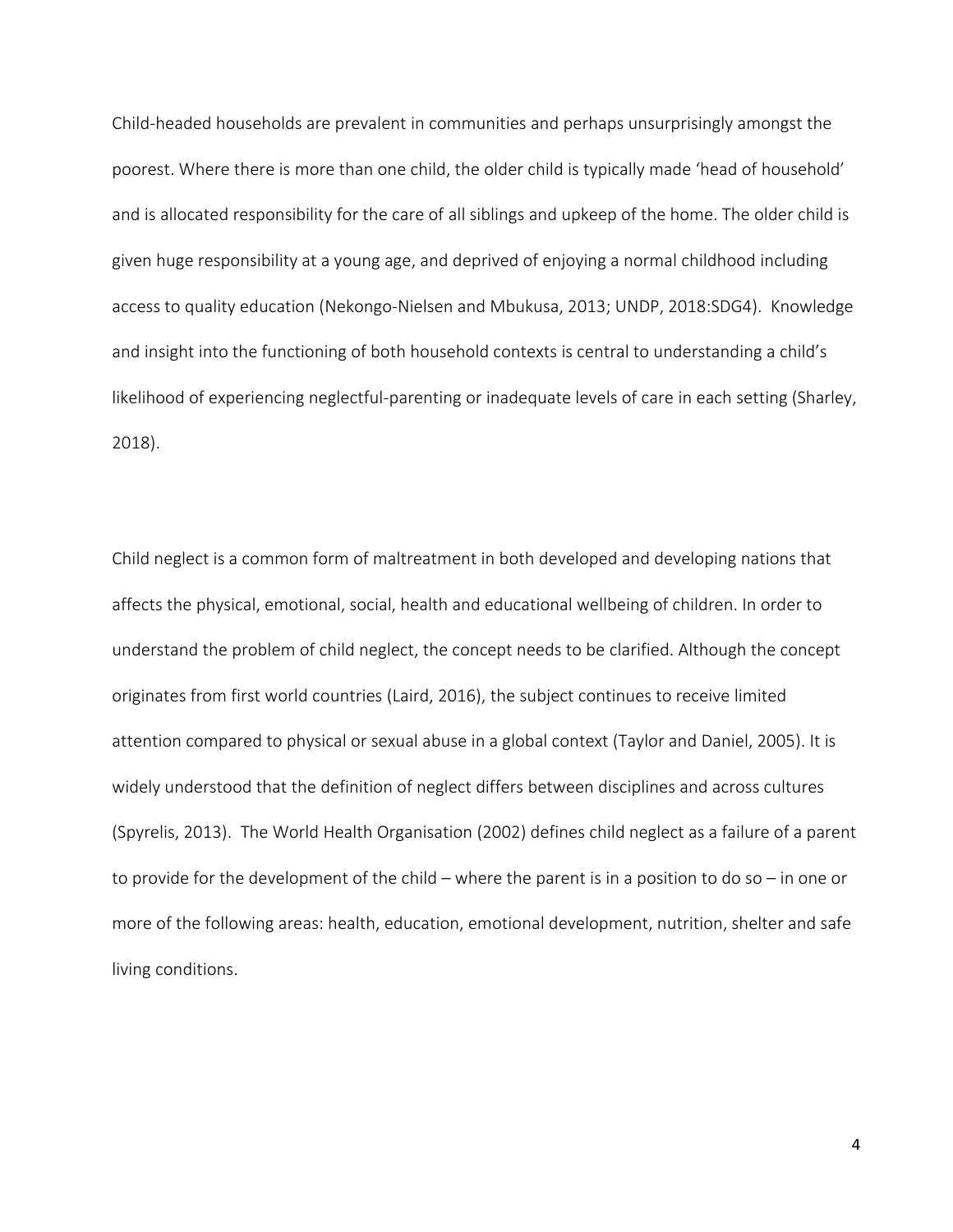Neglect is therefore distinguished from circumstances of poverty in that neglect can occur only in cases where reasonable resources are available to the family or caregiver. Child neglect can manifest in various ways, including non-compliance with health care recommendations, failure to seek appropriate medical attention, deprivation of food, and the failure of a child physically to thrive (UNDP, 2018:SDG2/3). Other causes include the exposure of children to drugs, and inadequate protection from environmental dangers. In addition, abandonment, inadequate supervision, poor hygiene and deprivation of education have all been considered as evidence of neglect (ISPCAN, 2018; UNDP, 2018:SDG3/4). Laird (2016) differentiates between six categories of child neglect: physical, supervisory, educational, emotional, nutritional and medical.

The Child Care and Protection Act (2015, p16) of Namibia defines child neglect in a similar light as 'a failure in the exercise of parental responsibilities to provide for the child's basic physical, intellectual, emotional or social needs' stipulating children's rights to basic conditions of living, including food, shelter, clothing, care and protection, as well as adequate health care, education, play, and leisure. The Act also specifies that caregivers provide rights according to their abilities and financial capacities. The harsh realities of extreme poverty and economic inequalities that many Namibian families face, raise many challenges within local communities, and result in the inability of many to adequately provide for their children's basic needs. For this reason, a culturally-relevant definition of child neglect is needed for practice and policy contexts (Gray *et al*., 2010; Laird, 2008) that responds to issues of inequality and discrimination within the local community, promotes social justice, and understands children within their own context and relationships (BASW, 2018:2.14).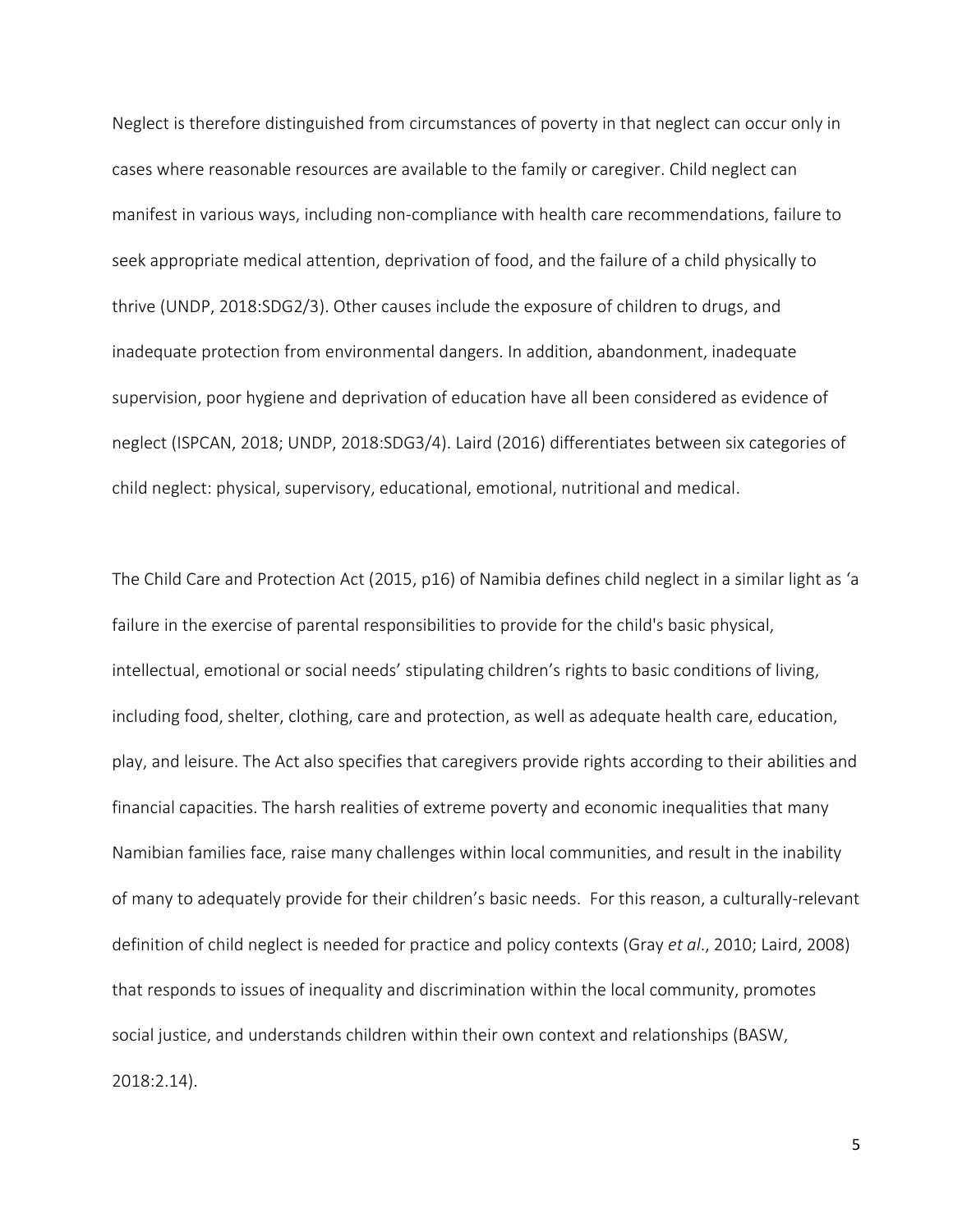The government of the Republic of Namibia ratified the United Nations Convention on the Rights of a Child (UNCRC) (1989) and the African Charter on the Rights and Welfare of the Child (2004). Whilst there has been a Child Care and Protection Act 3 of 2015, the Act has not been implemented, and the associated regulations and procedures are yet to be finalised by the Ministry of Gender Equality and Child Welfare (Amukwelele, 2017; Sharley, 2018). Consequently, the outdated South African legislation, namely the Children's Act 33 of 1960 is still being applied. Laird (2016a and 2016b) critically assesses the relevance of conceptualisations of child neglect in sub-Saharan Africa, arguing that attitudes and values from America and the United Kingdom have been embedded in practice through the domestication of the CRC since its inception in 1990 (Sharley, 2018, p2). Laird (2016b) suggests child neglect is an ethnocentric notion, that requires careful scrutiny to investigate its suitability before assuming social work practice relevance and transferability from western perspectives to indigenous settings (Meinck *et al*., 2015).

In the absence of country-specific empirical research on neglect (Sharley, 2018) a small literature exists in the wider sub-Saharan African context (Lartey, 2008; Pierce and Bozalek, 2009; Mbagaya *et al*., 2013; Laird, 2016a and 2016b) alongside studies into the implementation and assessment of child maltreatment prevention and protection services which provide context (GRN, 2013; Amukwelele, 2017). This article responds to a gap in country-specific research and proposes the development of a larger-scale study which contributes to evidence-based knowledge to support practitioners and improve the health and wellbeing of Namibian children (Sharley, 2018; UNDP, 2018).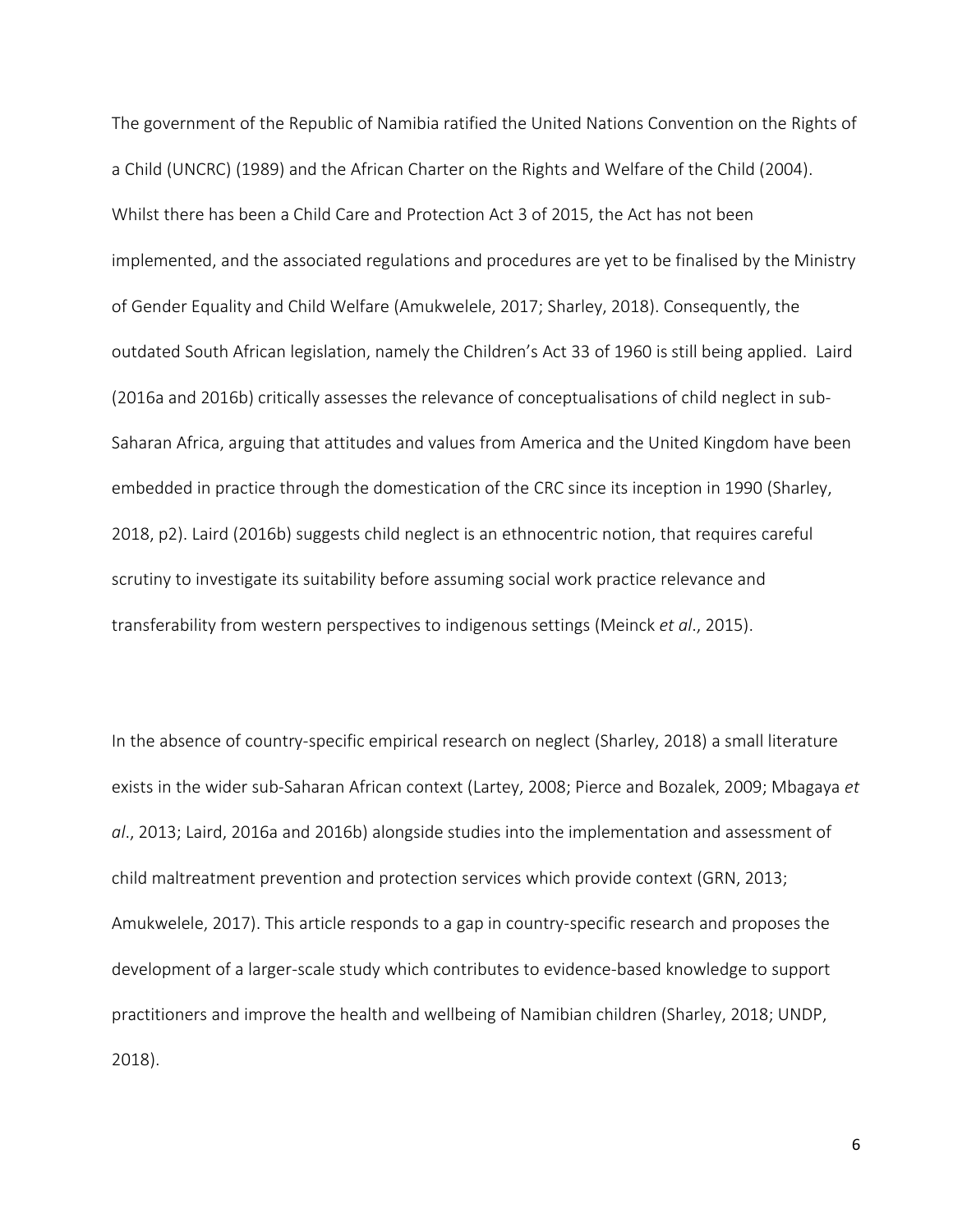#### **Methodology**

With the purpose of exploring practitioners constructions of child neglect, in-depth qualitative interviews were conducted with life-skills teachers, school caretakers, and social workers. Interviews were undertaken in three of the 14 political regions in Namibia: north, central, and south. A purposive sampling method (Newman, 2014) was applied to select two primary schools in each region, with two members of school staff interviewed at each school (n=12). Life skills teachers were included in the sample because they offer non-assessed teaching that equips learners with skills to cope with everyday life, alongside counselling. School 'caretakers', (although mostly found at boarding schools), are usually community members or parents who cook daily meals for the school's feeding programme (SABER Country Report, 2015). Since the 1990s, the School Feeding Program has been an integral part of the Namibian Government's strategy to reduce the impact of poverty and expand access to educational opportunities by providing a midmorning meal of fortified porridge to all learners (WFP, 2012). In addition to the four members of school staff (n=12), one statutory social worker (n=3) was also interviewed in each of the three regions with the purpose of contextualising understanding and gathering data on child neglect across each area.

Ethical approval was obtained from the Ethical Review Committees of Cardiff University and the University of Namibia, with permission to conduct the study obtained from the Permanent Secretaries of the Ministry of Education, Arts and Culture and the Ministry of Gender Equality and Child Welfare in Namibia. In addition, permission was also sought from the six school principals,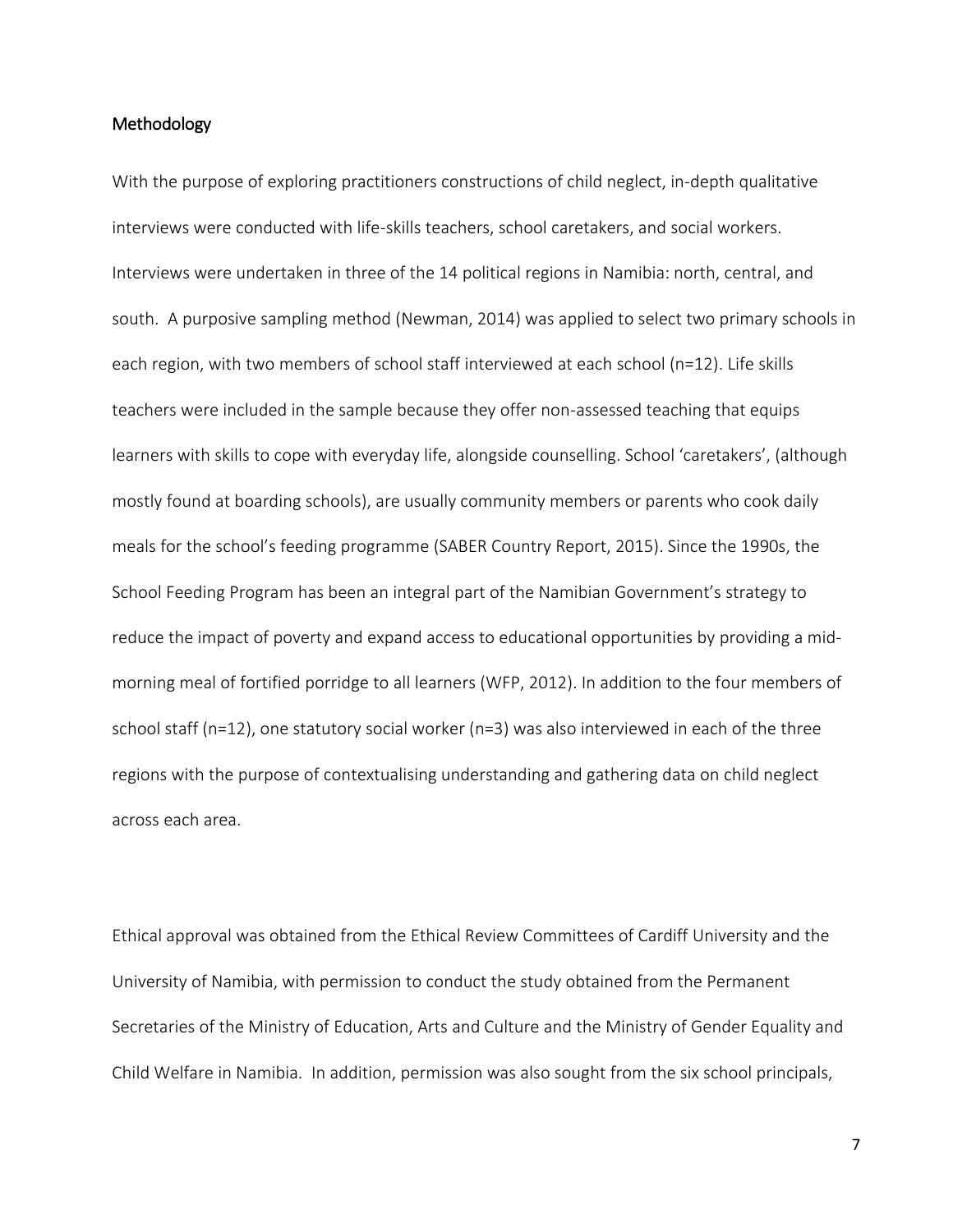who facilitated contact with the participants. An information sheet was given to each participant with contact details of the researchers. Informed consent was obtained from each participant. Two members of the research team carried out the interviews outside of school hours between June and August 2017, using a semi-structured interview schedule. Interviews on average lasted between 30 to 45 minutes. Whereas the majority of interviews were conducted in English, researchers were multilingual, and three interviews were undertaken in local languages. All interviews were digitally recorded and transcribed verbatim. Transcripts were translated in English. To preserve the anonymity of participants, names and identifying details were removed. The participants varied in terms of practice experience, ranging from one year to some who were close to retirement. Eleven participants were female, four were male. Ten participants had formal university degrees (in education or counselling), three had diplomas, one had undertaken short counselling courses. All three social workers were female, qualified with degrees, and currently in practice in the local communities. The caretaker had no formal education.

Thematic analysis was utilised to identify patterns and themes within the data (Braun and Clarke, 2006). Transcriptions were read in a line-by-line and word-by-word manner by the four authors (both Namibian and British Researchers) to enable familiarity with the data. Preliminary themes and subthemes were identified. Several rounds of data analysis were completed and themes discussed until consensus was reached. This work was predominantly undertaken during visits by Namibian researchers to the United Kingdom in 2018 and via regular Skype discussions. Data analysis was enriched and challenged by the fact that the research team consisted of researchers from indigenous and western backgrounds, critically analysing data from diverse perspectives. This in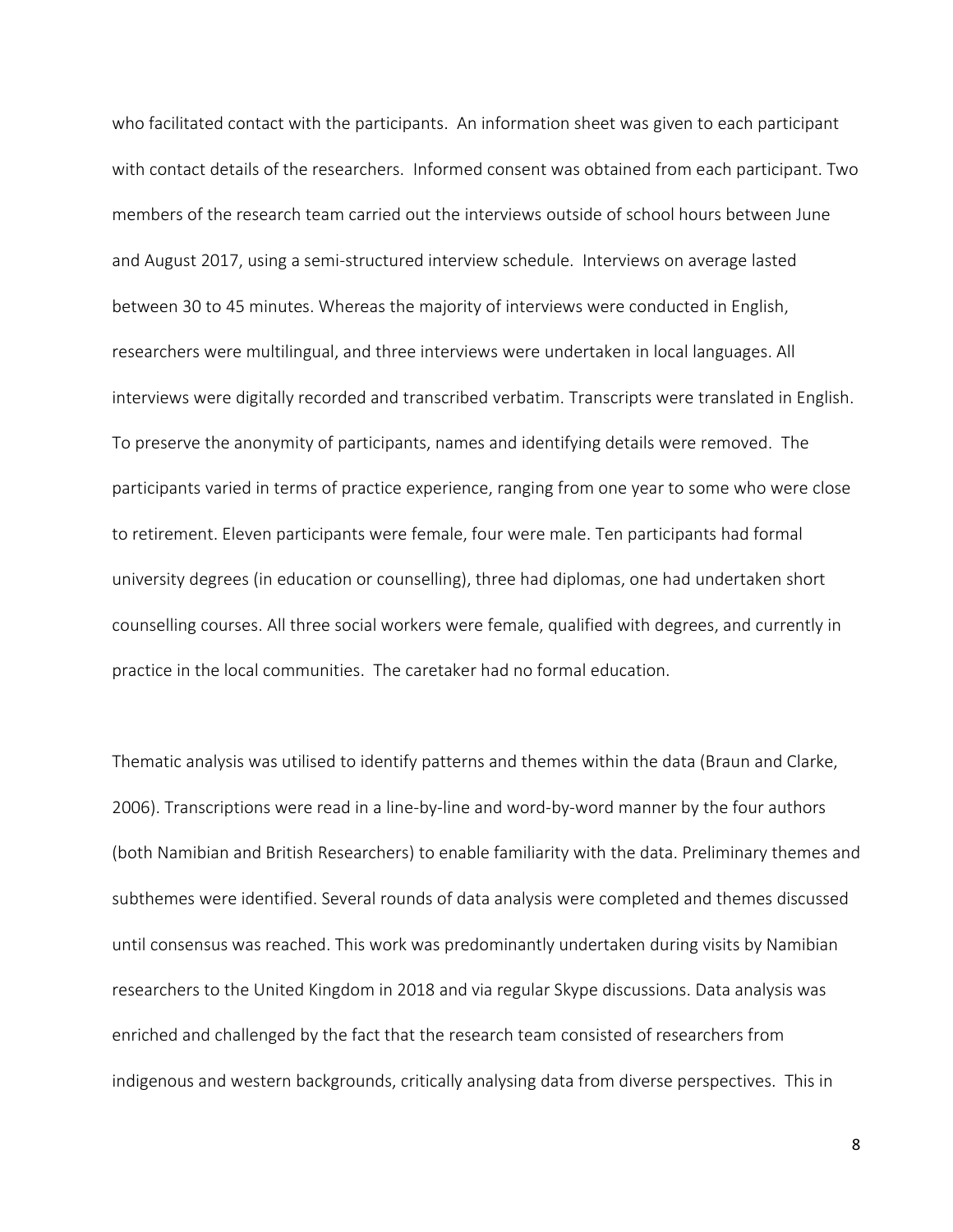some ways allowed for the researchers from the United Kingdom to easily 'find the familiar strange' (Mannay, 2010) and to question, rather than take for granted any of the themes or concepts that emerged.

#### Main Discussion

This paper presents three themes which emerged during thematic analysis of the data: (i) Western versus indigenous child-rearing patterns, (ii) teenage pregnancy, and (iii) substance abuse. Openended questions were framed around understandings of children's basic needs, what a child needs to thrive and flourish, and how to provide for their health and wellbeing. Each participant was asked what child neglect looked like, how they observed neglect in their individual roles, and what their response would be. Pregnancy and alcohol use were most commonly cited by participants as indictors of neglect alongside lack of appropriate care and supervision. Indigenous child-rearing practices were recognised as impacting upon birth registration, care-giving, access to services, and consequently the child's opportunity to achieve health and wellbeing. All three themes were identified by all four researchers, independently, during the phases of data coding.

#### Western versus indigenous patterns

The first overarching theme emerging from the interviews was the tension between Western and indigenous child rearing practices, with regards to birth registration and the school curriculum. The registration process was seen by staff as difficult to understand for parents and sometimes as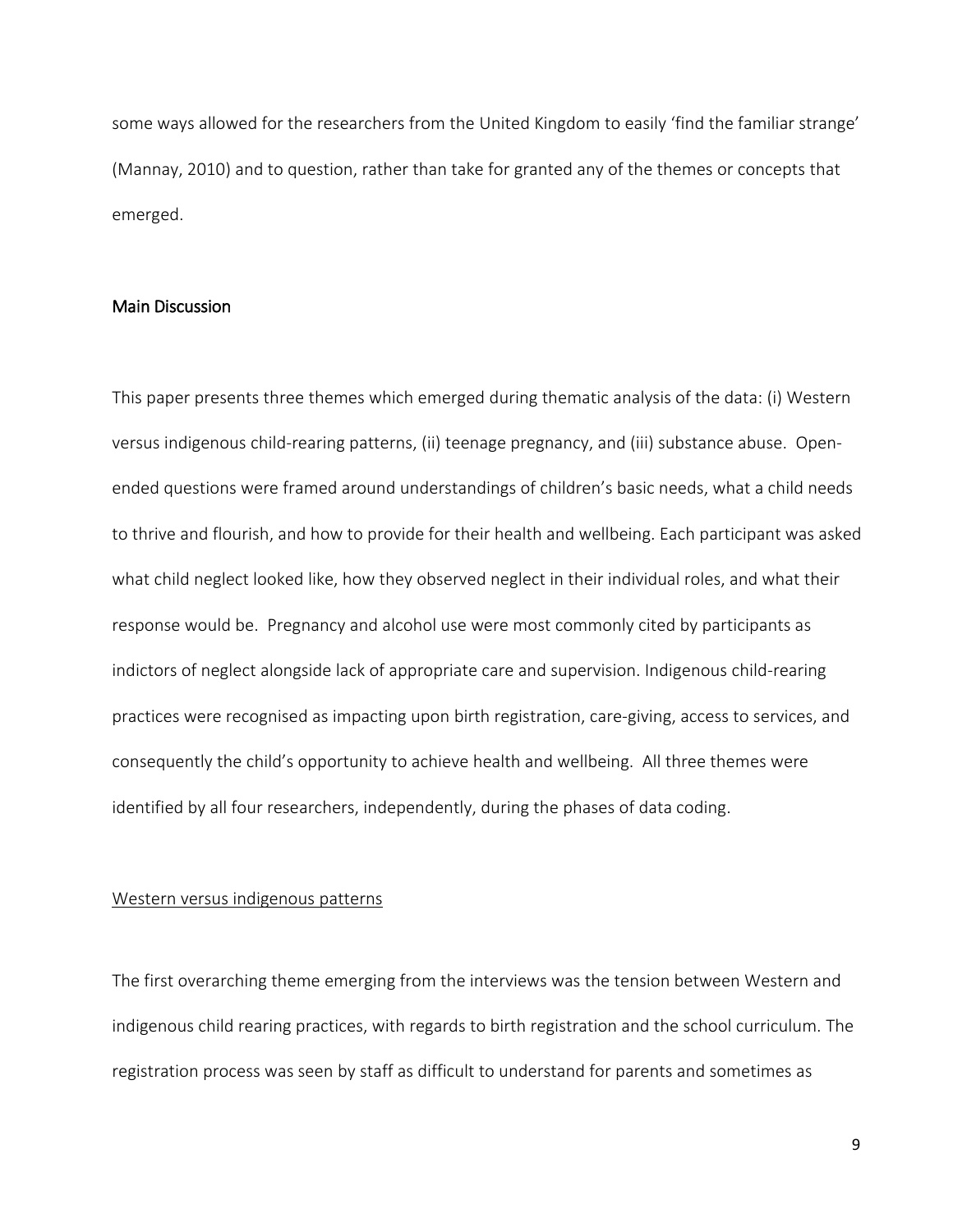bureaucratic, and tough to navigate. There is a normative cultural assumption in some Namibian communities, whereby children need to be registered by their father, and mothers often wait for the father to undertake this responsibility. It can be seen as shameful to be a single mother, and participants reported that mothers did not believe they could register the baby alone. In addition, the registration by the father also denoted some responsibility for the child; fathers who deny paternity of a child also contribute to non-registration. This was highlighted in the following extract:

*According to my opinion…these days it happens that. Boy can impregnates a girl, and from there the boy refuse (deny paternity), and he also refuse to give the documents (for birth registration) that one is child neglect*. *Lucky [Life Skills Teacher]*

It is the case however that mothers can register a child, even if the father is absent. The lack of

registration by the mother or father was deemed as a significant omission and neglectful in itself:

'*But in high school and afterwards you cannot do anything without a birth certificate. They are regarded as non-citizens, because they don't have their birth certificates. For me it is already neglect when a child do not have their birth certificates'*. *Tutaleni [Social Worker]*

In some other bordering countries and regions registration requirements are different and this

further contributes to this problem:

*'It applies to, to both [locations]. It seems to them that national documents are not so important, they only came to realise now that obtaining those documents make you to be a proud Namibian or be heard or have access to resources has been distributed by the government' Grace [Life Skills Teacher]*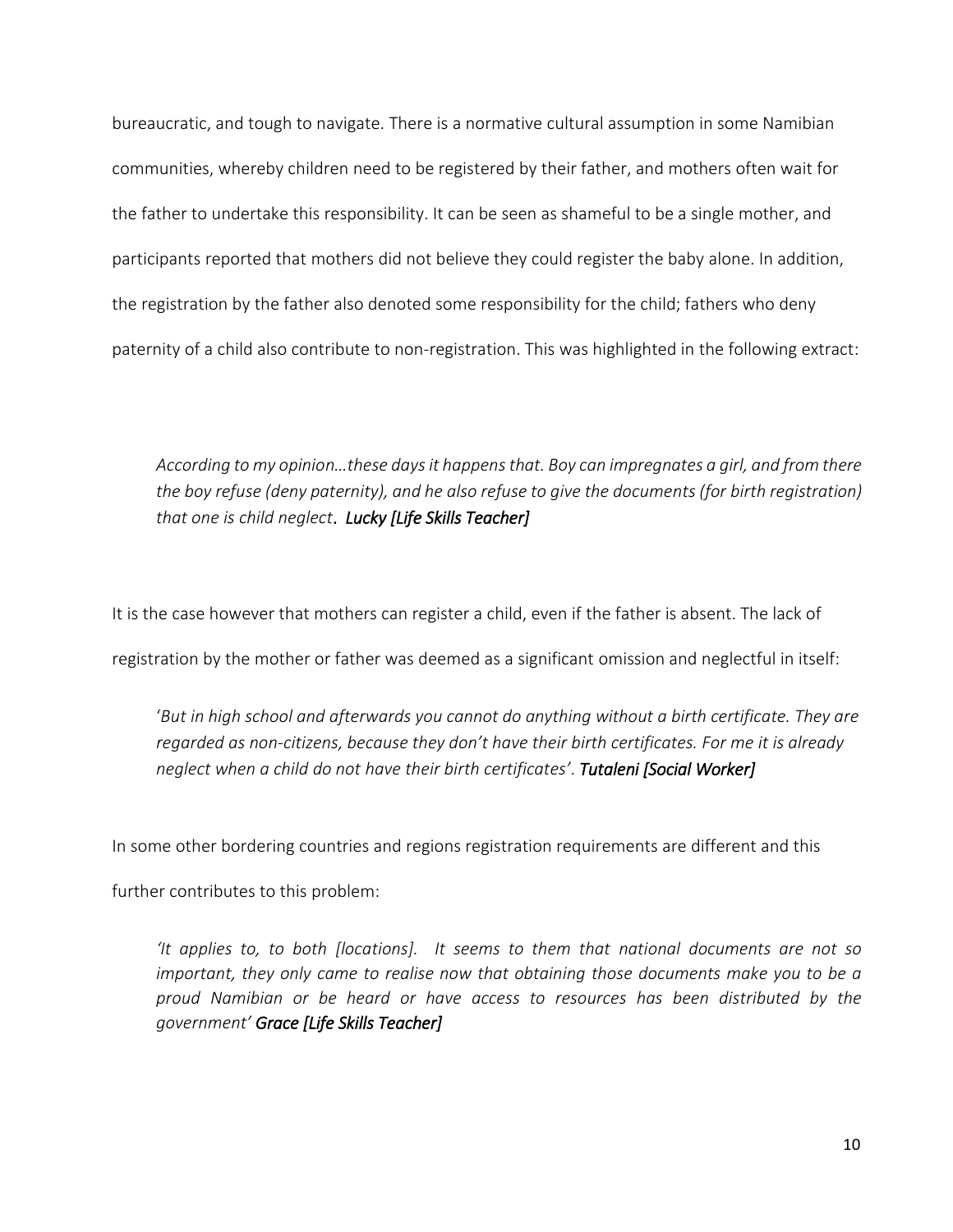In Namibia children not registered by their parents are at huge disadvantage, as birth registration is the gateway to claiming Child Welfare Grants (MGECW, 2010).

In terms of the school curriculum, there was some sense of a disconnect between child-rearing practices and western culture, potentially exemplified by the registration of birth process. The curriculum is informed by a western perspective (Semali, 2002) and was not always relevant or appropriate for the context in which it operates:

*'…sometimes we cover the family as a theme...or we may cover our home as a theme....when we start to cover to these…in class, I get really touched, because there will be a child who cannot take part in the class discussions…and the children will also not even have a home that they could talk about, because the family is only living in a shack. We may proceed in the class to talk about 'my bedroom'....but the poor child does not even have a bedroom of his or her own and may not be able to contribute anything'. Anna [Relief Teacher]*

This aspect of the curriculum would seem inappropriate, and potentially ostracising or damaging for children who do not have such seemingly taken for granted luxuries. In the extract the teacher notes how some children maybe living '*in a shack'* and that many do not have experience of happy, supportive nuclear families which was the focus of the session:

'*At times I was hoping that we could change the themes we cover in class. But we cannot do that unfortunately (because this is the curriculum). There are children that feels hurt because of these themes covered in school and they end up that they rebel and want to drop out from school*.' *Marlene [Life Skills Teacher]* 

The teacher suggests that most of the children attending the school are living under hugely difficult circumstances of extreme poverty and sometimes homelessness, which make aspects of the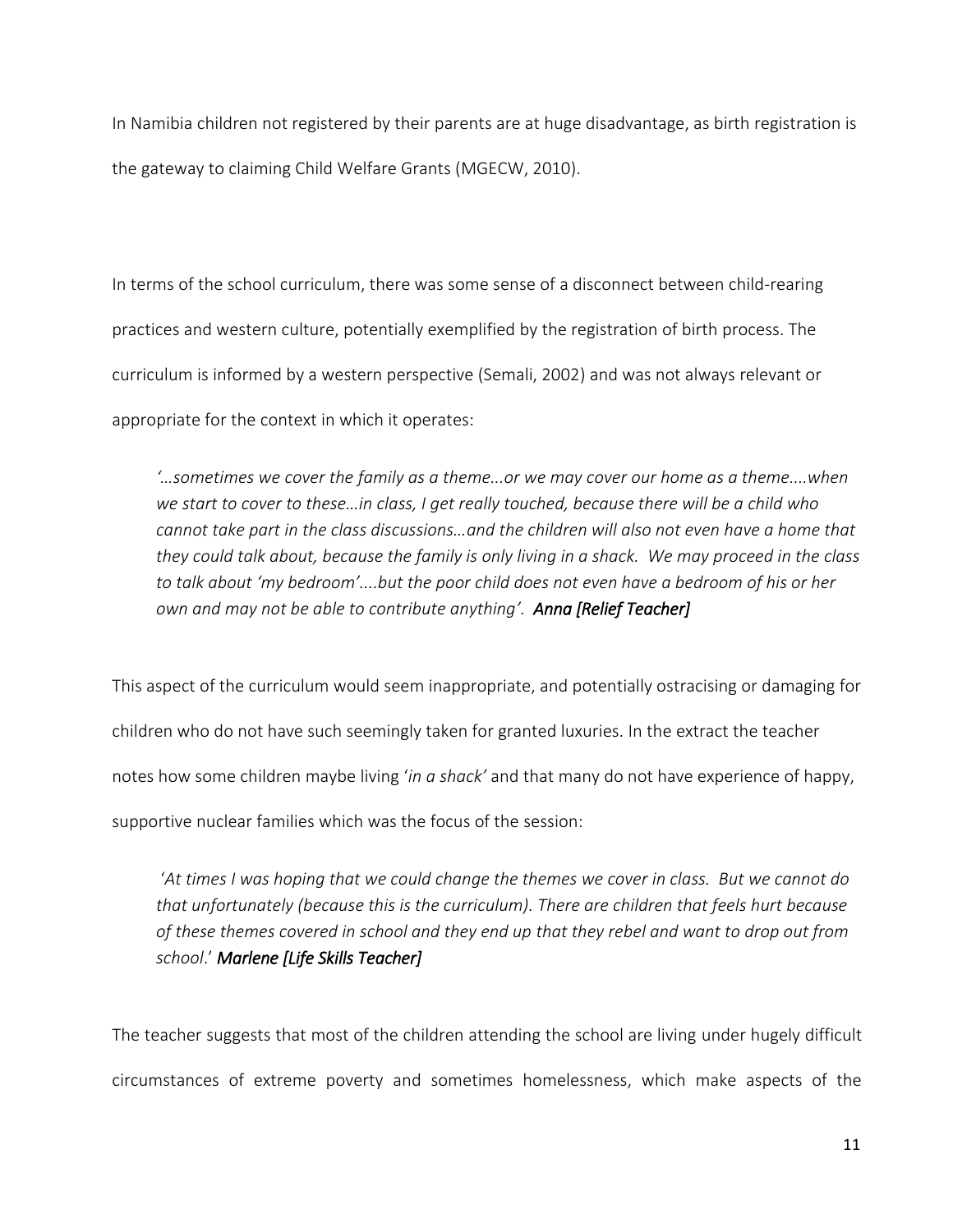curriculum irrelevant. In these circumstances, it is understandable that education may not be prioritised by families. The teacher notes:

*'Currently we are faced with small children who have no food to eat...they do not have regular meals...these children are coming to school when they are ill and may not concentrate in class, so what is the use of these children sitting in the classroom but not concentrating at all?' Marlene [Life Skills Teacher]*

However, for parents and single mothers, in particular, who had very little family, practical, or financial support, giving up employment was impossible if they were not to starve:

*'There can be neglect because parents and the community don't recognise and therefore don't care about the needs of the children, but then there can also be neglect because you have a single mother, who is working alone, and says has 5 children and she has none to help her with these kids when she is at work'. Sonia [Female Life Skills Teacher]*

In Namibia the balance between providing financial stability and finding time to care for children is difficult to achieve. This was particularly the case for those whose child's birth was not registered as they would not be able to claim child maintenance grants.

In terms of community responsibility and tradition whereby the role of the extended-family assist with child-rearing (Brown, 2011), there is an increasing disconnect between a Westernised culture of nuclear families and that of the indigenous population. Some Namibian cultures have historically possessed a wide range of community involvement in the raising of children (Twum-Danso Imoh and Ame, 2012). In this tradition, an individual has many roles and reciprocal duties to relatives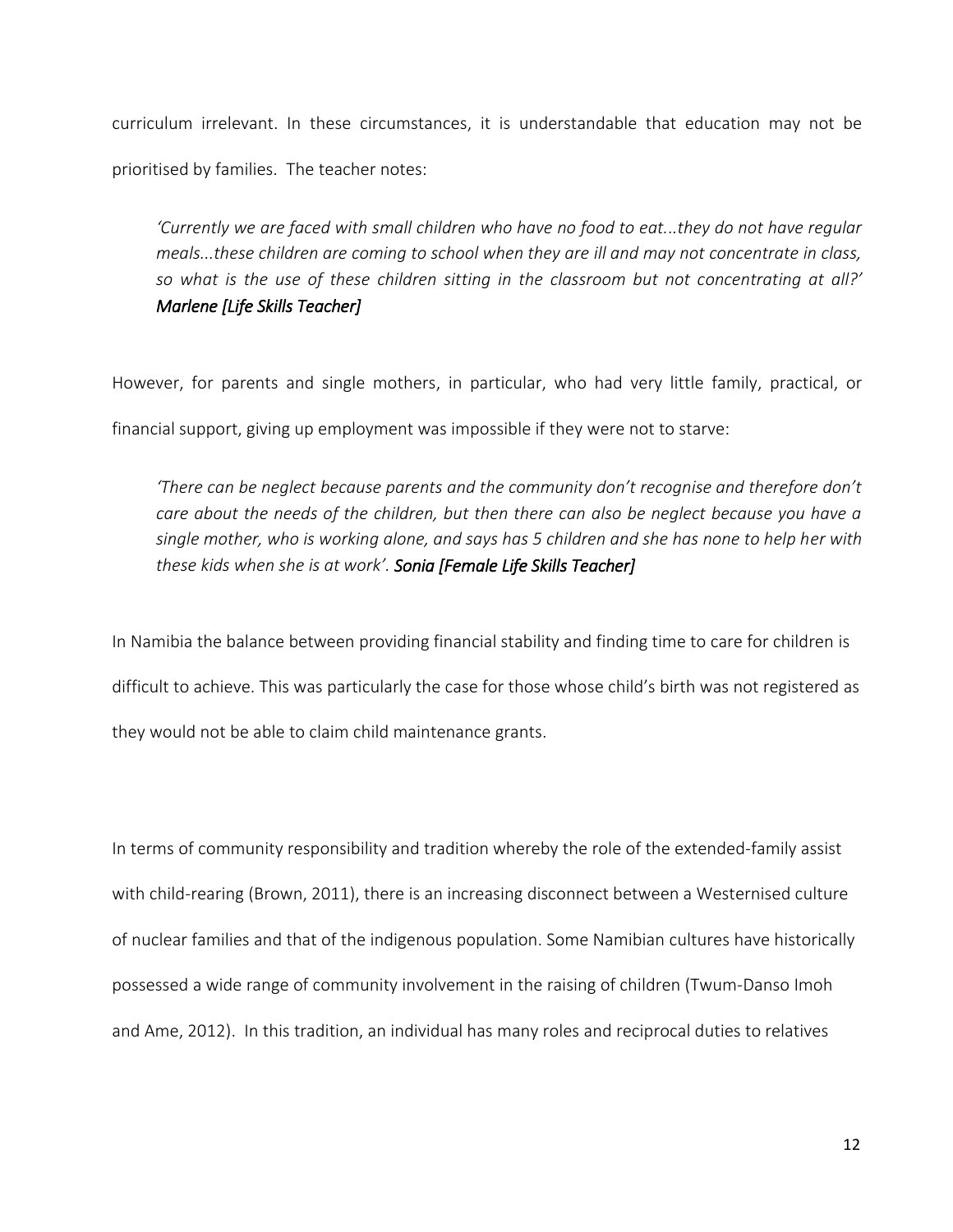outside of the immediate family unit (Nukunya, 1992). This was alluded to by participants in many of the interviews:

*'I think families are actually changing a lot, especially in the villages it's not a problem. In the villages people are still taking care of other people's babies, even the neighbours can take care of the baby. But when it comes to the cities...it is a different story. People say no I also have my problems…*' *Tutaleni [Social Worker]* 

Traditionally, in rural areas there was a greater sense of community and extended-family responsibility for the care of children. Whereas for those in cities and towns a reduced sense of community surveillance of children is experienced, with limited opportunities for provision of child care (Weisner *et al*., 1997). In cities a self-reliant nuclear family arrangement is becoming more common with little community support available. An overwhelming body of literature exists that indicates the emphasis on the group - the idea of communitarianism – and this is indeed a distinct feature of traditional African culture (Sloth-Nielse and Mezmur, 2008). These changing structural patterns were mourned on a range of levels, including parental lack of engagement with schools and the lack of time parents spent with children:

*'The community is so apathetic from what is happening at the school, I am not interested umm we have the African child day…its only for the children. Where did the children come from? Me as the parent, and as we the community must know about it…When you call up parents for instance or the community for involvement…they fold hands or they do not turn up…it's a great concern'. Herman [Life Skills Teacher]*

Along with this, there was a sense of erosion and loss of the original community identity and underpinning values which was seen to have been overtaken by a more consumerist Western individualist (Bauman, 2007) approach: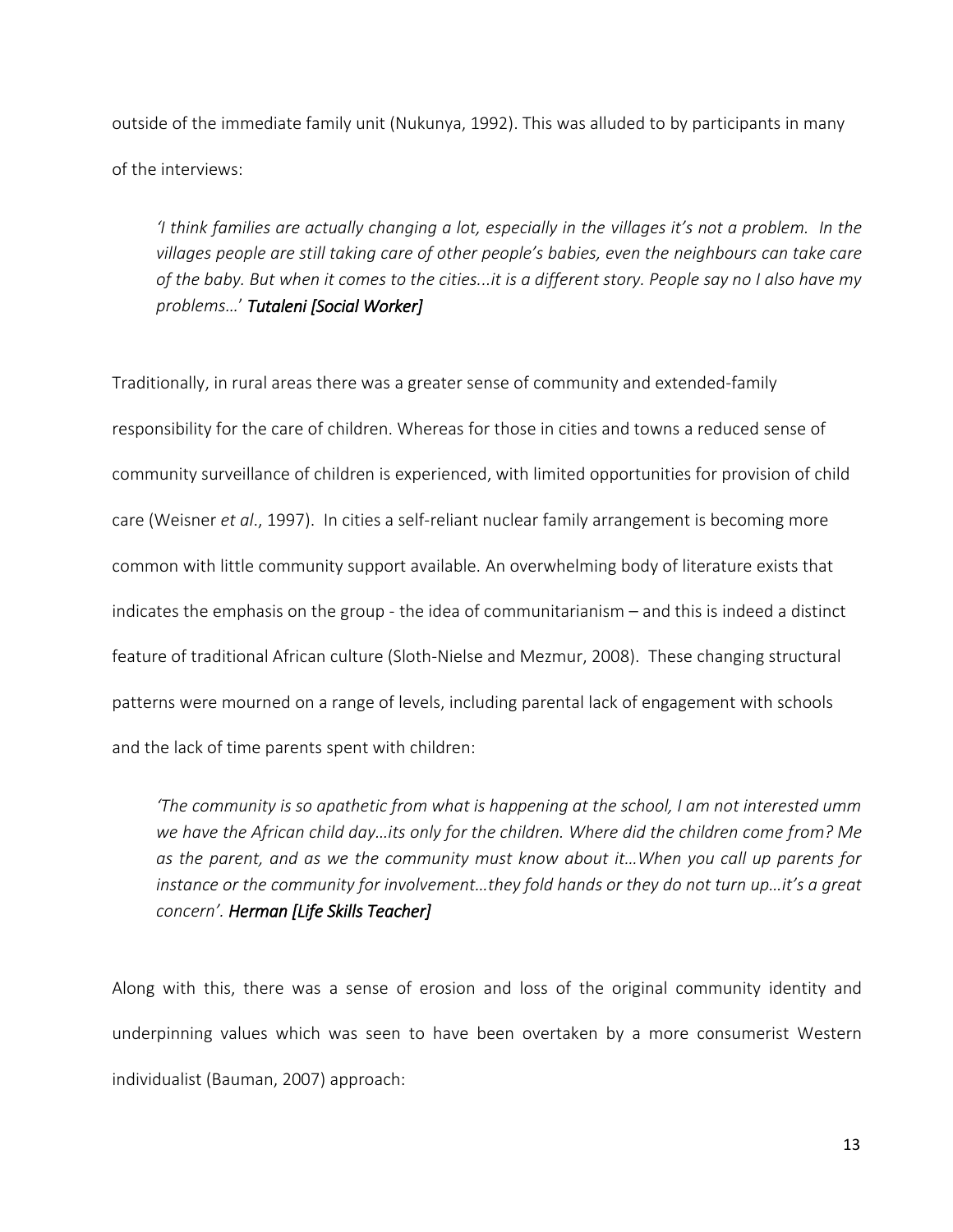*'As long as this person can have food, smart phones, cell phones, in front of the television those are the things that can build value and put norms in a child, but in our cultures we neglect all of these things to play with the child is very important, to play with the child, to have family meetings to give this child a chance'. Nangura [Teacher]* 

For those parents who had access to extended-family care, this was often provided by grandparents. However not all grandparents were fit and well enough to care for young children. As others have noted (Kalomo, 2015) this responsibility can be very onerous for older or frail grandparents when not also supported by the wider community. Parents who left their children with grandparents to work in the city were also seen to be potentially neglectful by participants.

#### Teenage Pregnancy

The second key theme, teenage pregnancy, is a major concern for girls of school age, affecting health, social wellbeing and education (Unicef, 2015). Teenage pregnancy was expressed by participants as a common phenomenon in local communities. Nekongo-Nielson and Nchindo (2013) report that 83% of girls dropped out of school in the Kavango region for reasons of teenage pregnancy. Many participants reported that girls under the age of 15 years fall pregnant, with little reference made to the offender. One female teacher explains:

# '*I remember last year, were a teenage pregnancy, a grade 6 one, so to me, so it's a 12-year-old*' *Helvi [Life Skills Teacher]*

Participants ascribed multiple factors they felt led to the pregnancy of school learners. Practitioners report that communities notice girls to be in a situation of neglect, but will keep silent. A life skills teacher expresses;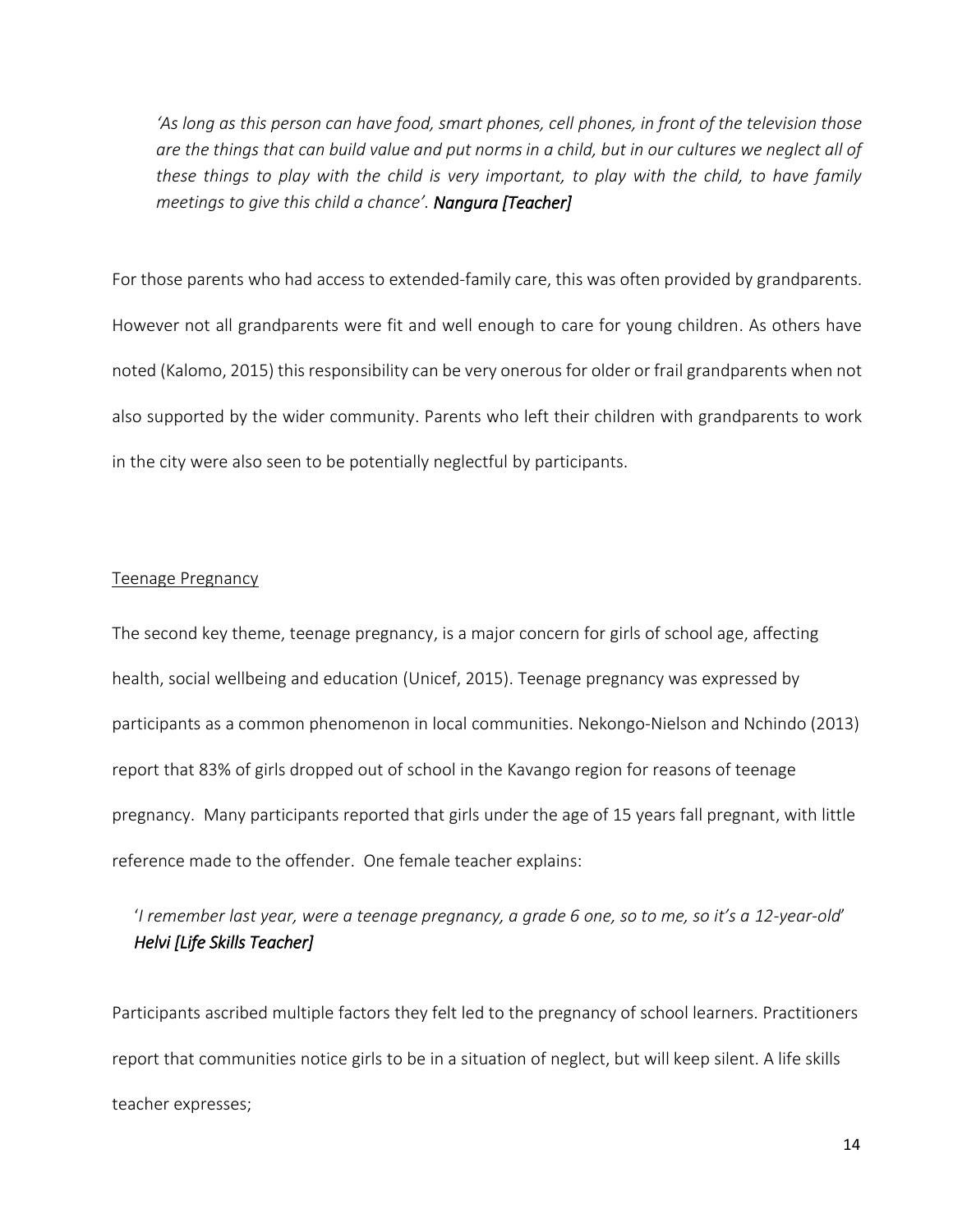*"These people keep quiet, only the time when the girl become pregnant then they complaint, you see it is neglect because parents are allowing wrong things and also the surrounding, people are seeing these things*." *Simon [Life Skills Teacher]*

The silence the participants refer to could be because teenage pregnancy is largely seen as a private matter only involving the pregnant adolescent and her immediate family (Lillian and Mumbango, 2015). In the following extract, a teacher expresses that situations of poverty can lead to carers endorsing inappropriate sexual relationships, in return for food or resources, which in turn leads to in-teen pregnancy:

'*…when you follow the story, you learn that this child was in love with this person for a very long time...People at home, they don't complain, perhaps the boyfriend gave food to the family members…' Simon [Life Skills Teacher]*

The need for love, care and affection from care givers could also lead to teenage girl's involvement in premature sexual relationship. Participants expressed that children not getting love from their parents was a reason to seek love from other sources. A participant narrated the ordeal of a girl in grade 7 (13 years) who was impregnated by a man who was five years older, when she stated:

'*Her grandmother who raised her passed away…her father also passed away…she is living with her aunties…the aunties are drinking and partying*' *Herman [Life Skills Teacher]*

However, many pregnancies in Namibian communities may be the result of forced sex rather than free choice or risky sexual behaviour, normally through early marriages and early sexual debut. The following extract from a life skills teacher laments on the risks of parents exposing their children to sexual relationships: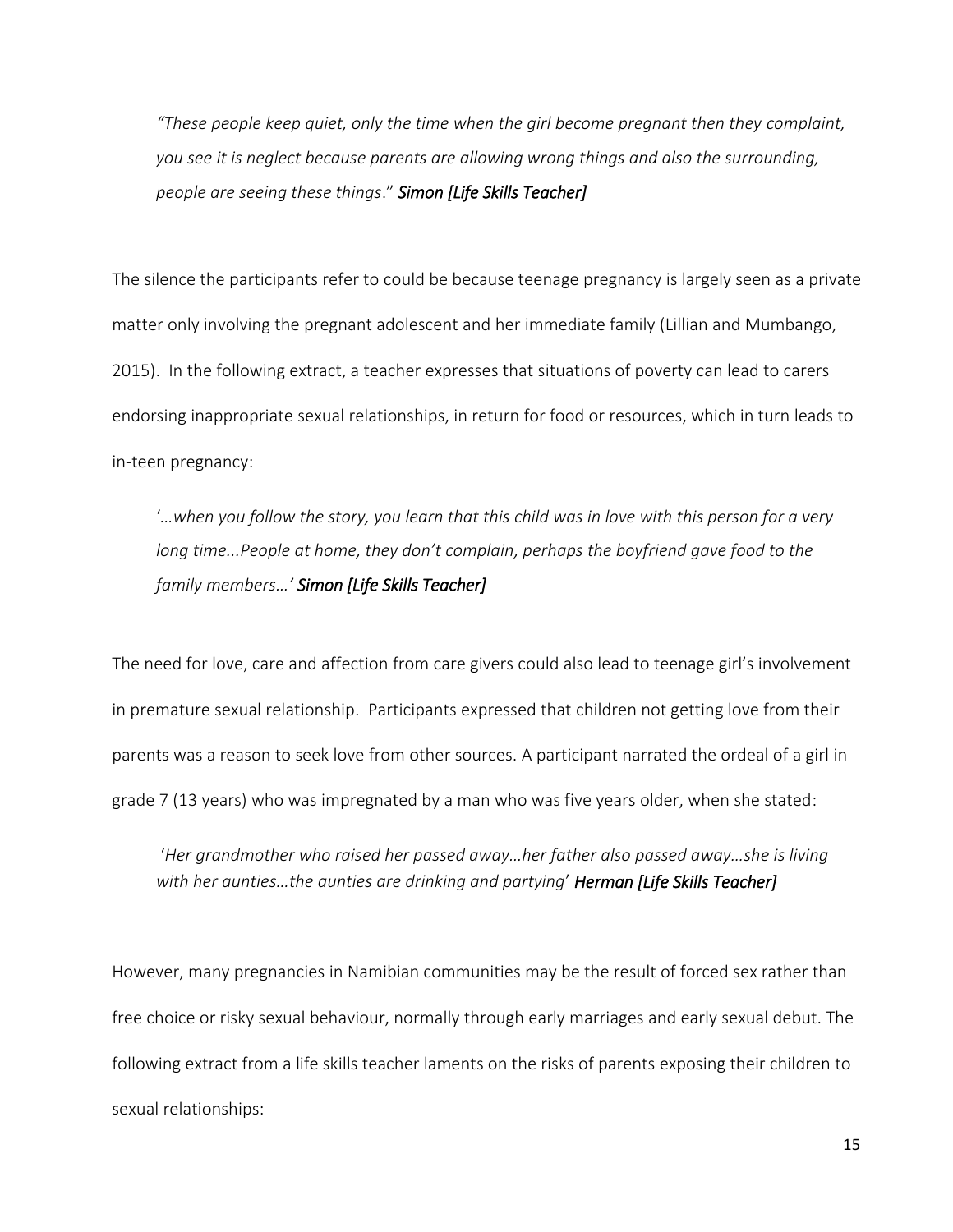'*If you really love your child why should you do that, if you really have that heart of your child, and we have to know that in this era…there is HIV, there is sexual transmitted infections and other things, so you are pushing your child, your lovely daughter to get involved in that type of practices and in that vein, they are also losing respect even if they come to school they don't care about school they only cares what they want to do at home with their husbands and boyfriends*'. *Grace [Life Skills Teacher]*

Marrying of daughters could also be attributed to low levels of education of care givers, conflicting beliefs and values, or absolute poverty which is increasingly becoming a reality for many people in Namibia. Whilst cultural and traditional influences are important and deemed to play a critical role in the moral upbringing of a child, when not applied in the particular manner intended, they can be detrimental to the education of children, especially young girls (Nekongo-Nielsen and Mbukusa, 2013).

#### Substance abuse

The final theme in this paper focuses upon elements of parental substance abuse and the subsequent effect upon the nature of care provided to the child. Substance abuse by one or more parents or caregivers was a recurring theme in the majority of interviews, resulting in inadequate levels of care and supervision of children in a range of family settings. Many of the participants revealed that some caregivers from all three regions would spend considerable time at alcohol outlets such as shebeens. The term 'shebeen' refers to an informal licensed drinking place in a township. In some of the northern Namibian communities, drinking places may also be referred to as 'cucashops'. In this study it was evident that parental absence from home because of drinking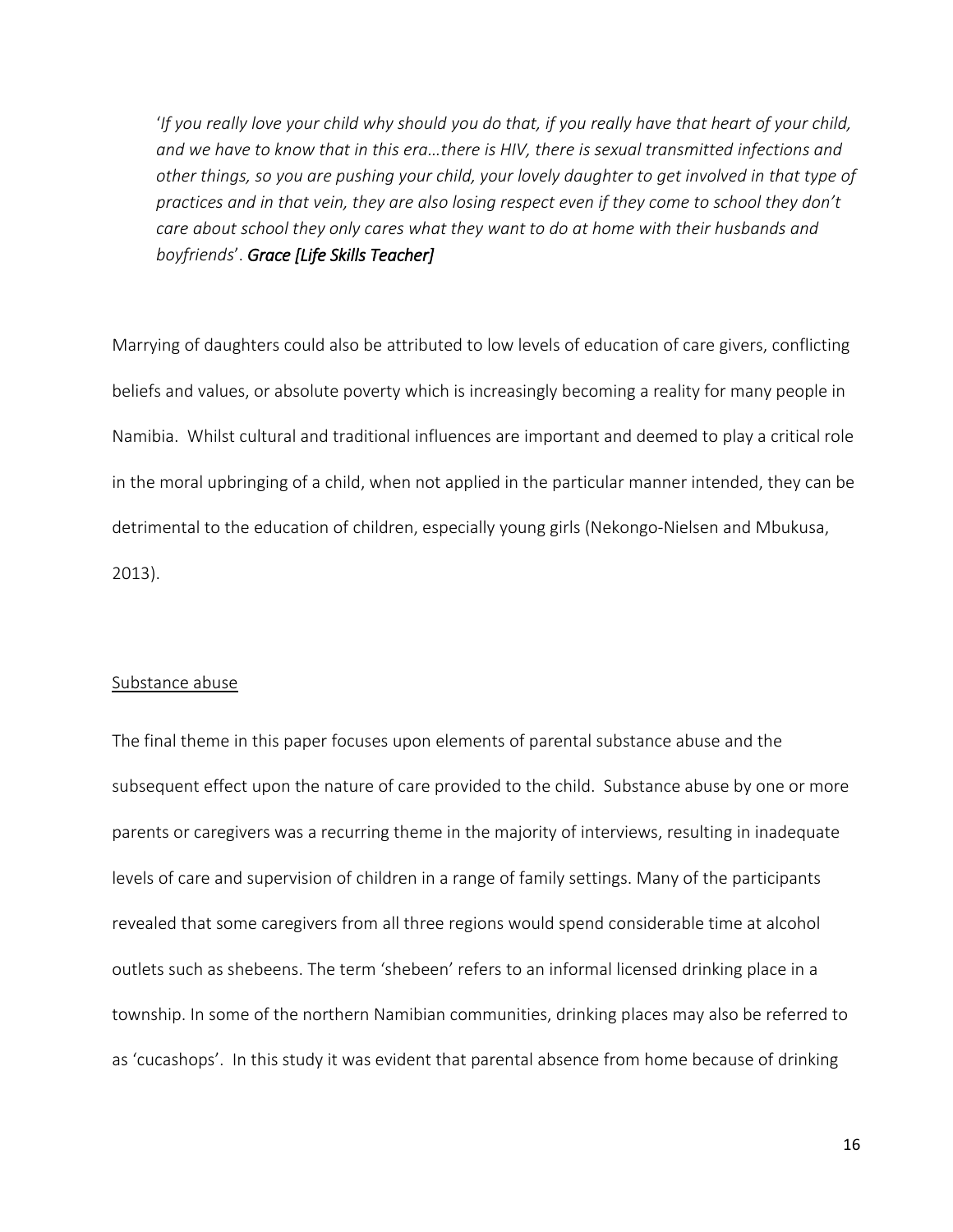alcohol, whilst leaving children without proper supervision, could be a contributing factor to child neglect. One female teacher from the Central region says:

*'What I find is that a lot of children, sometimes their parents come home at 5 o clock, sometimes they don't come home at because they go drinking, and they are also not at home until tomorrow' Helvi [Life Skills Teacher]* 

Another male teacher from the same region added:

*'I mean, some of those parents…they don't keep an eye on the children.…so, they leave the kids, they don't know where the kids are, they go and drink*' *Nangura [Teacher]* 

A parental figure could, however, be perceived to be present and at home, but not playing their part in child-rearing. Participants expressed they felt parents may be consuming alcohol at home and as a result, are not responsive towards their child's daily needs, such as provision of meals or care when the child returns from school. According to WHO's (2011) Global Status Report on Alcohol and Health, Namibia is ranked fifth on the African continent for alcohol consumption. The average Namibian consumes 9.62 litres of alcohol per year often including cheaper traditional brews. Findings of this pilot study highlight the excessive abuse of alcohol and the negative impact this has upon child care within local communities.

When participants were asked to explain the indicators of neglect, the majority highlighted children's physical appearance. Although many factors can explain the untidy presentation of a child during the school day, participants associated the drinking patterns of caregivers directly with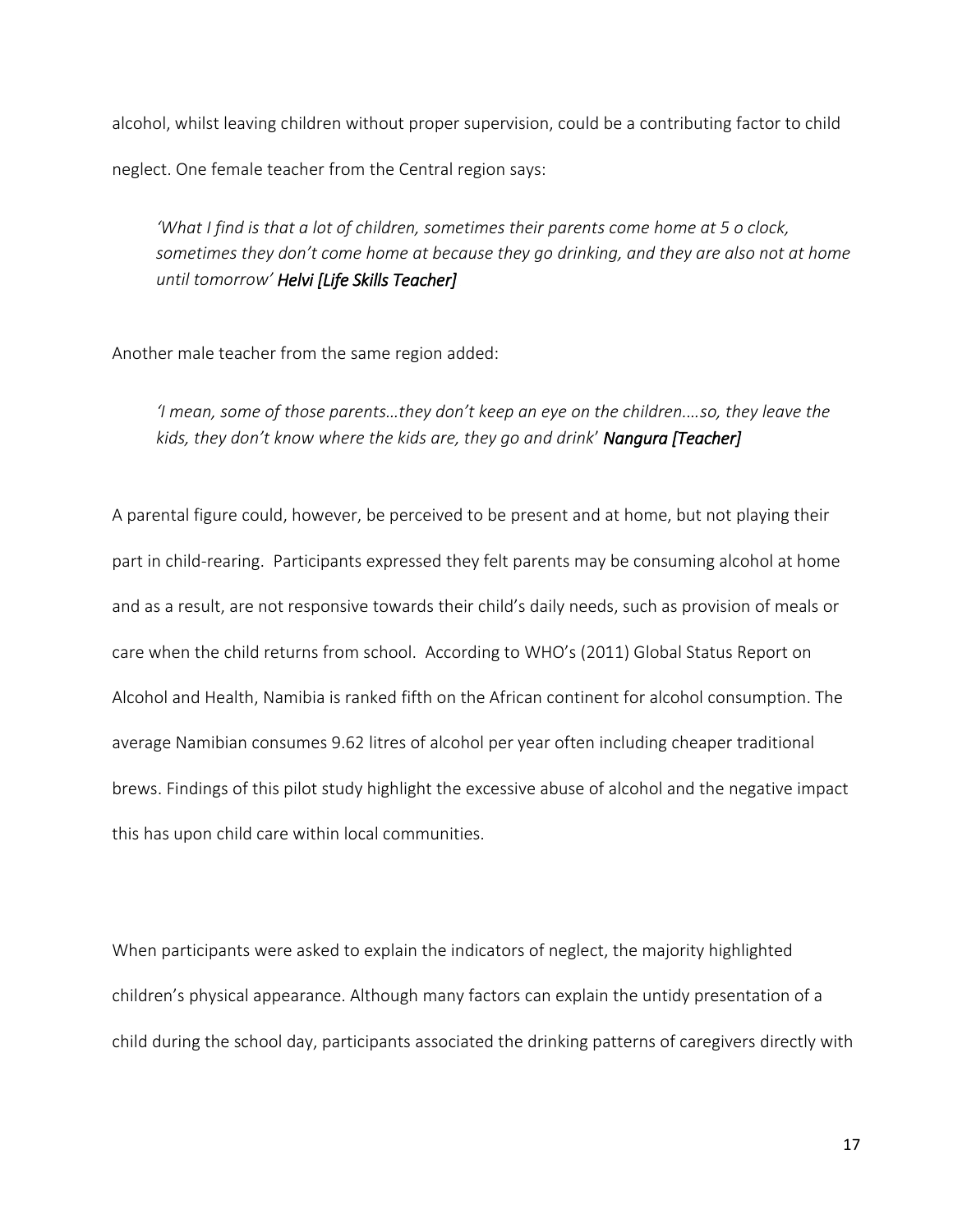their inability to ensure the child was adequately dressed, clean, and ready for school. One teacher explained how parents drink alcohol from early in the morning;

*'The single mother who is abusing alcohol cannot get up in the morning to provide in the needs of the child and to ensure that the child is neat. Because I went personally to such parents...just to find very early in the morning that the parent is already in a condition of intoxication, and found that the parents are not able to give me any proper explanation why the child is in a condition of neglect' Anna [Relief Teacher]*

Physical appearance can be an indication of child neglect, although some parents do not have the resources to buy the required school uniform. That said, participants report that some parents are spending their resources on alcohol instead of buying appropriate school clothing for their children. One female life skills teacher stated:

# *'My heart just stops because there is always money for a beer but if you see the child coming to school in winter, without even a jersey' Helvi [Life Skills Teacher]*

These findings are consistent with literature identifying parents who are using drugs or alcohol to often prioritise their own need for substances over the basic physical and emotional needs of their children (Calhoun *et al*., 2015; Smith and Wilson, 2016).

Life skills teachers do not only undertake counselling at the school premises, but also conduct home visits to their learners to assess the home circumstances. A life skills teacher described how their visit to a home would be wasted if parents were found intoxicated, as another visit then had to be scheduled when the parent would be sober. Occasionally, the schools invite parents to a meeting, for a particular discussion around issues that affect their child(ren). In interviews, participants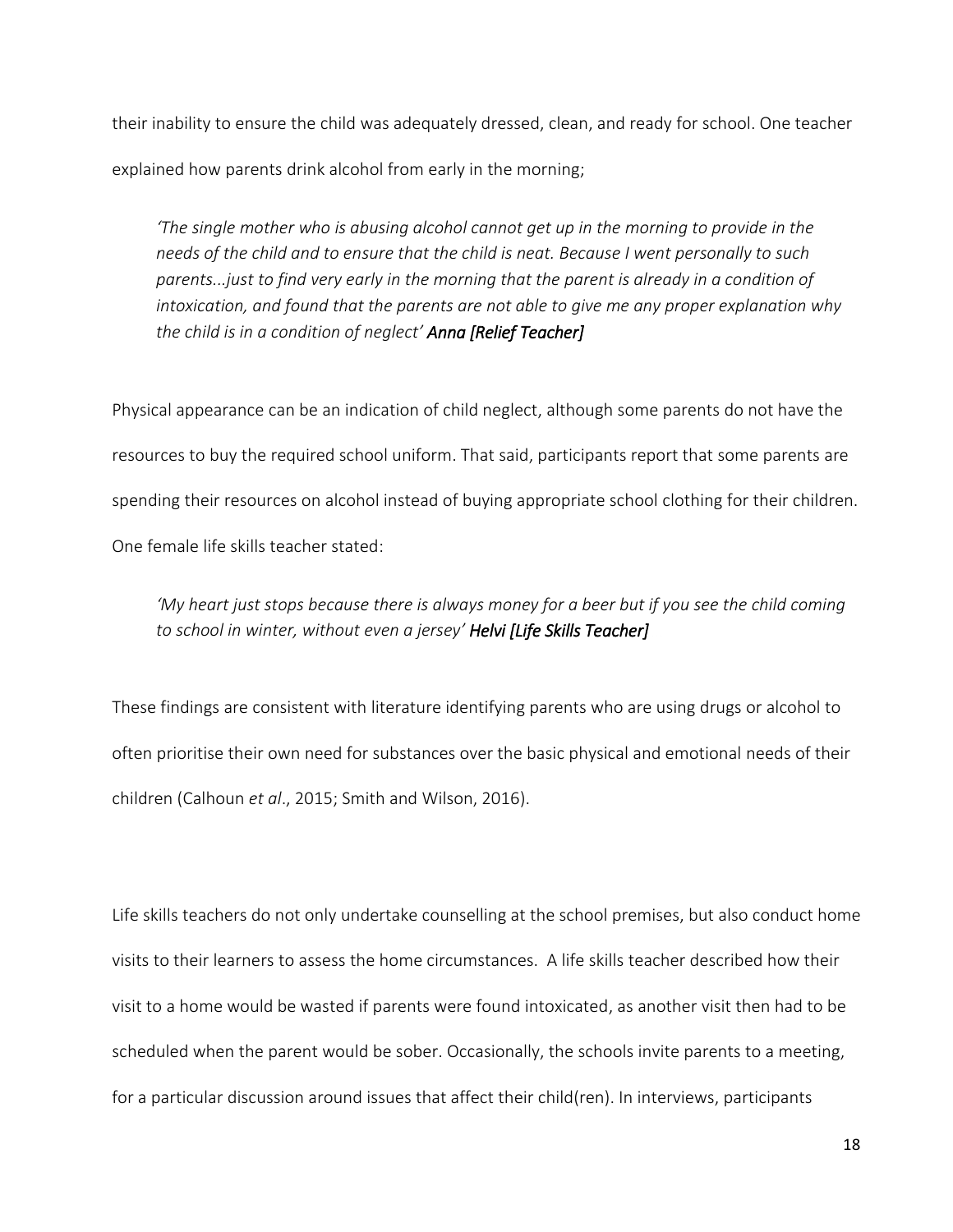indicated how some parents turn up to the appointment or formal functions at the school intoxicated. This is exemplified in the following extract:

*'Some parents come drunk when you call them, I mean, then you understand why the child is neglected in the first place. If they are even coming to school drunk, 7 'o' clock in the morning' Sonia [Life Skills Teacher]* 

In addition to poor levels of supervision for children and high levels of parental intoxication, participants also expressed concern over the presence of shebeens and cucashops in residential areas. Such drinking places negatively affect the nature and manner of care a child receives, as participants' report parents prioritising time at drinking establishments instead of time with their children. Participants expressed that children were exhausted and struggled to concentrate in school because the shebeens were operating within the communities from the morning hours until late at night. One female life skills teacher states:

'*Having shebeens in the residential areas is really a concern, you should just see how the children are able to dance, because they are living next to the shebeens. Children are sleeping*  in the classrooms, and are not concentrating well...That is why I would take a picture of a child *at a shebeen, go to the parent and show the picture...Sometimes the house where the child lives also is a shebeen, and the child cannot sleep peacefully at night' Anna [Relief Teacher]*

According to participants in this study, school attendance of children is affected, with high levels of non-attendance at schools in favour of time spent at shebeens during school hours. It appears that the absent parental figure also contributes to children visiting shebeens, as there is no parent or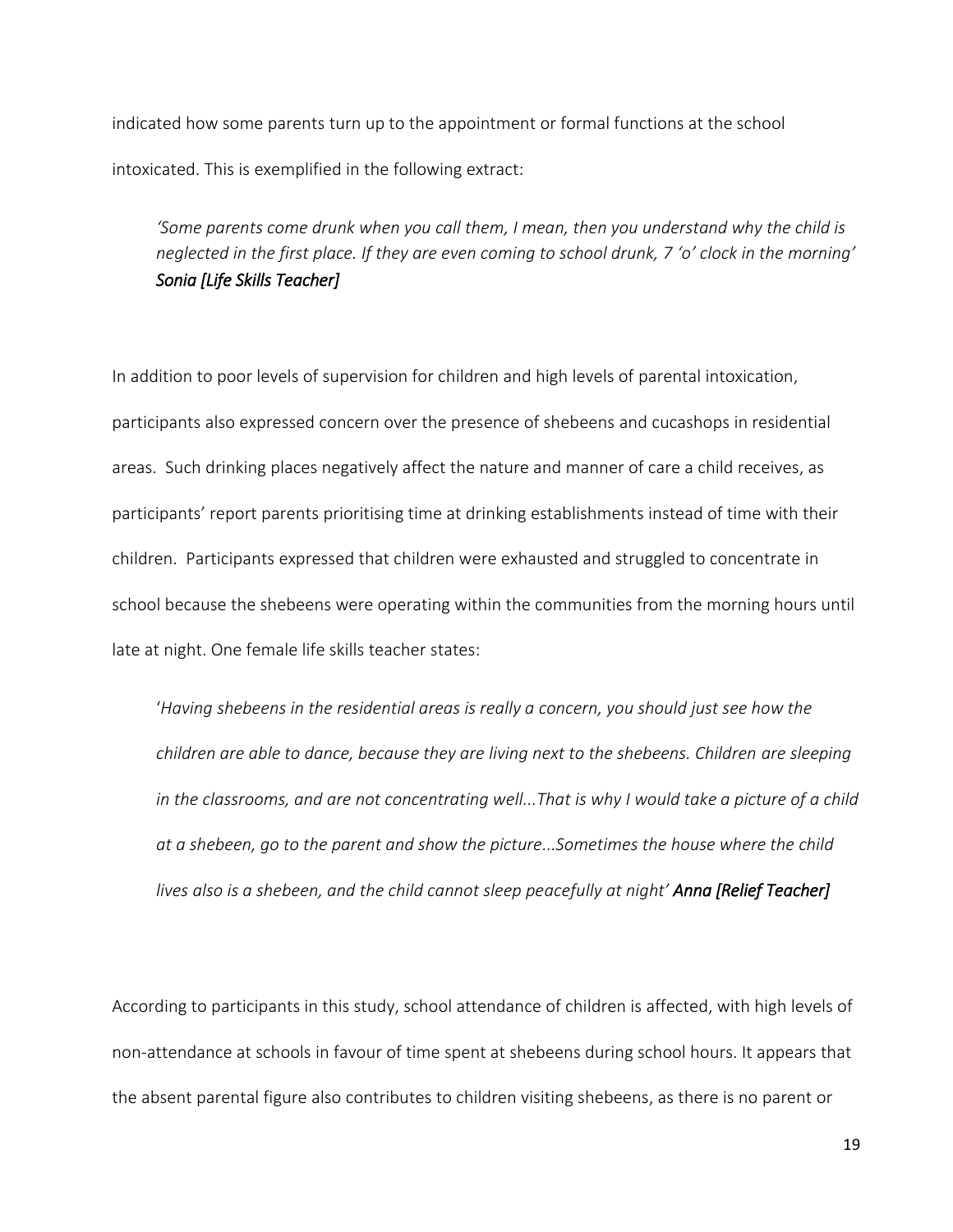carer to supervise the age-appropriate movements of their children. Babies and toddlers may equally be exposed to inadequate levels of care due to substance abuse by their caregiver, with participants highlighting mothers taking newly born babies into bars or drinking establishments on their backs and becoming intoxicated.

Whilst alcohol is a legal substance it seems from the findings that illegal substances are also used by some parents and caregivers in the presence of children and may even introduce these substances to their children. It was also revealed in this study that some parents are also involved in the selling of illegal drugs. One female life skills teacher states:

## *'I hear about using crack in front of the child, the child describes to me what its smells like, offering [it to] the child'. Helvi [Life Skills Teacher]*

Findings from the study provided insights into how some parents live in abject poverty and have no means of income to provide for the needs of their children. That said, many participants also indicated that some parents would receive an income from either employment, child maintenance payments from an absent parent, or the child welfare grant from the State. Participants talked about parents instantly spending their income on alcohol on the day their salaries were paid. A social worker reports:

*'I see a lot of neglect on a regular basis, but especially after a weekend of month end, I see very high incidences of neglect. Parents would have received their salaries and end up drinking instead of taking care of their children' Maria [Social Worker]*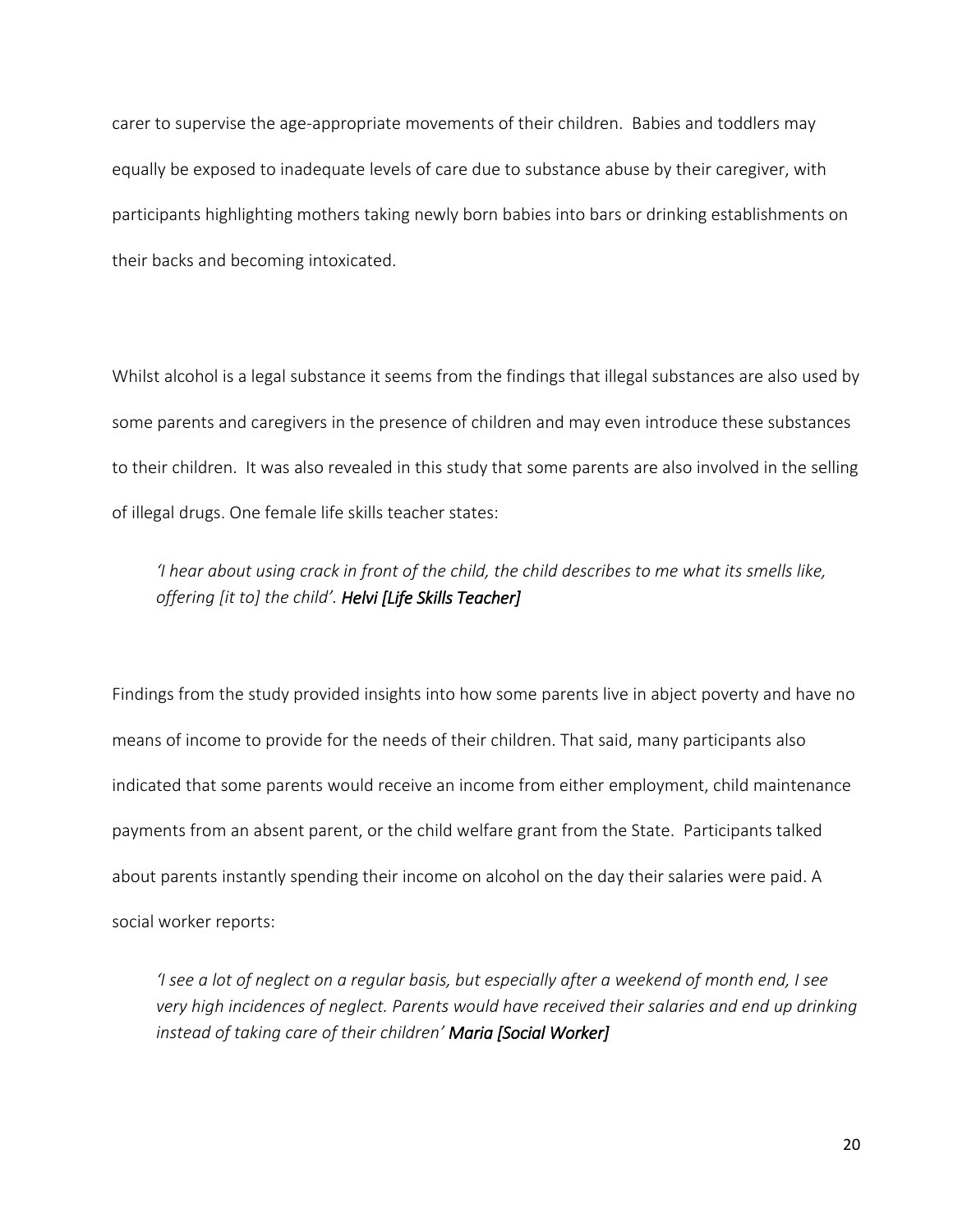The Namibian government provides a child welfare grant to parents who have very little financial resources to provide in the upbringing of the child. Participants have indicated that some parents who are recipients of the state grant, often spend monies on alcoholic drinks instead of responding to the child's basic needs. In the following extract a life skills teacher exemplifies this point:

*'The maintenance grant of 250 NAM dollar has contributed much more to the alcohol abuse of the parents. That money is used for alcohol, people uses the maintenance grant to drink alcohol for two days'. Anna [Relief Teacher]*

Even though the mismanagement of child welfare grants was highlighted by many of the participants, there were also instances where the money was used to alleviate poverty and improve children's conditions. The findings of this study are supported by a number of studies into the misuse of state grants (Ministry of Gender Equality and Child Welfare, 2010; Khosa and Kaseke, 2017) which although confirm the misuse of the grant, also highlight its value as the only source of income many households will receive, positively contributing towards providing for the basic needs of Namibian children.

#### **Conclusion**

This paper has presented three themes from interviews undertaken in schools and with social workers across three ethnically and linguistically diverse regions in Namibia. The data provide rich insights into the conceptualisation of child neglect in both contexts. Interviews were framed around understandings of children's basic needs and explored participants thoughts, feelings and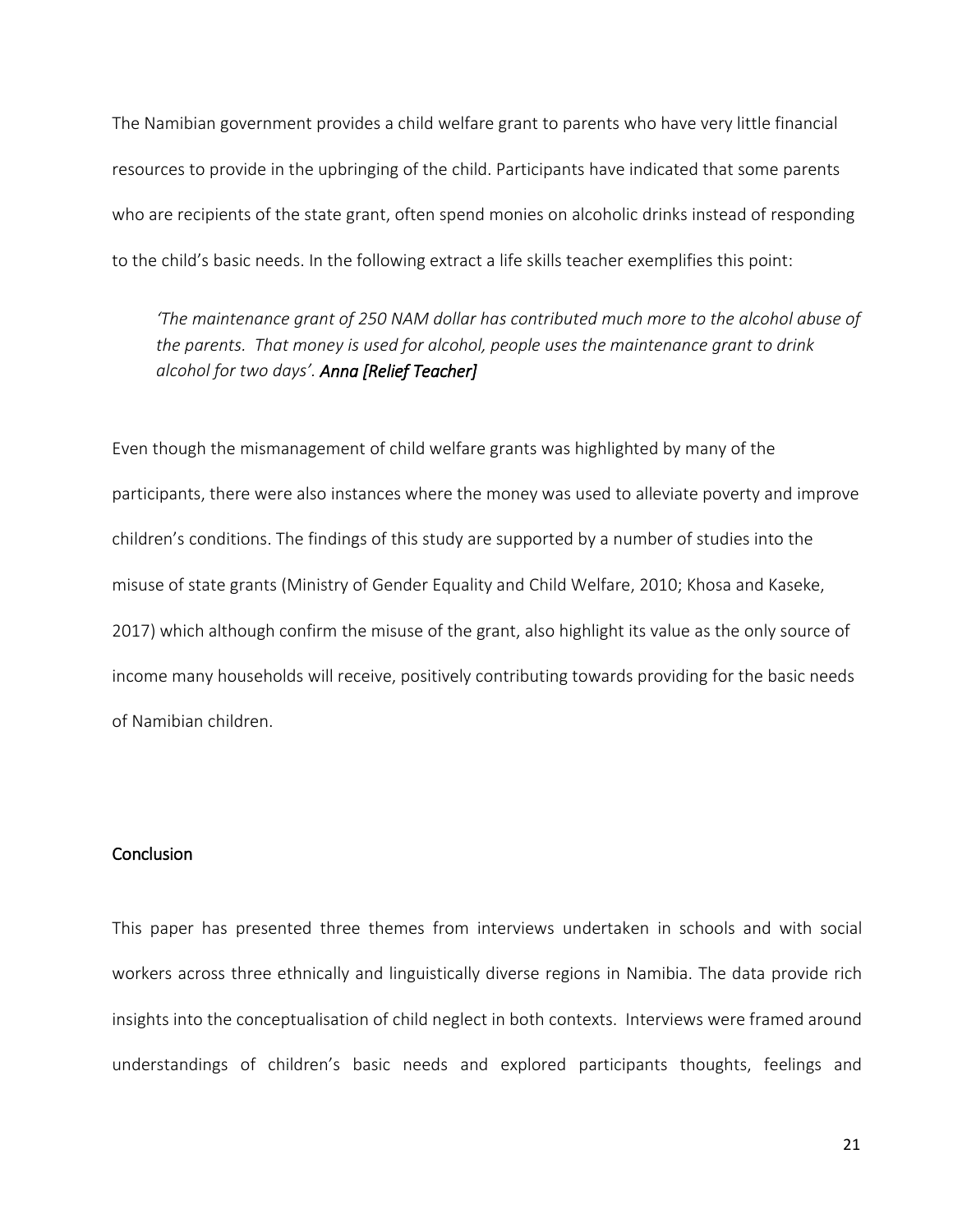experiences of identifying and responding to child neglect in their individual roles. Traditional childrearing patterns, teenage pregnancy, substance misuse, all emerged as consequences of inadequate supervision and care of children in a range of family settings and were embedded within participants' constructions of child neglect in the local context.

A key tension arose in the data between Western and indigenous frameworks of knowing, a disconnect between the schools' curriculum and its cultural relevance to pupils from a range of indigenous groups (Semali, 2002). That said, variance was also present within and between each region. Some of these disconnects arose from divergent cultural norms and expectations within differing communities across Namibia and its bordering countries, whilst some were from ongoing urbanisation and Westernisation where families no longer relied upon traditional structures of support, and old value systems. Interestingly, participants advocated for a need to return to traditional values and for a more community-based, integrated approach to child-rearing practice, positioning education as the key delivery partner in their communities.

The divide between traditional child-rearing practices where a wider community takes care of a child (Wusu and Isiugo-Abanihe, 2003; Brown, 2011; Neingo, 2012), and a more individualised nuclear family responsibility for parenting (Levine *et al*., 1994), is proposed as contributing to the problem of children falling between the gaps and fractures of the two colliding systems. In terms of understanding children's needs and the issue of child neglect in Namibia, findings raise questions about existing frameworks as not wholly relevant, nor wholly effective in practice delivery, nor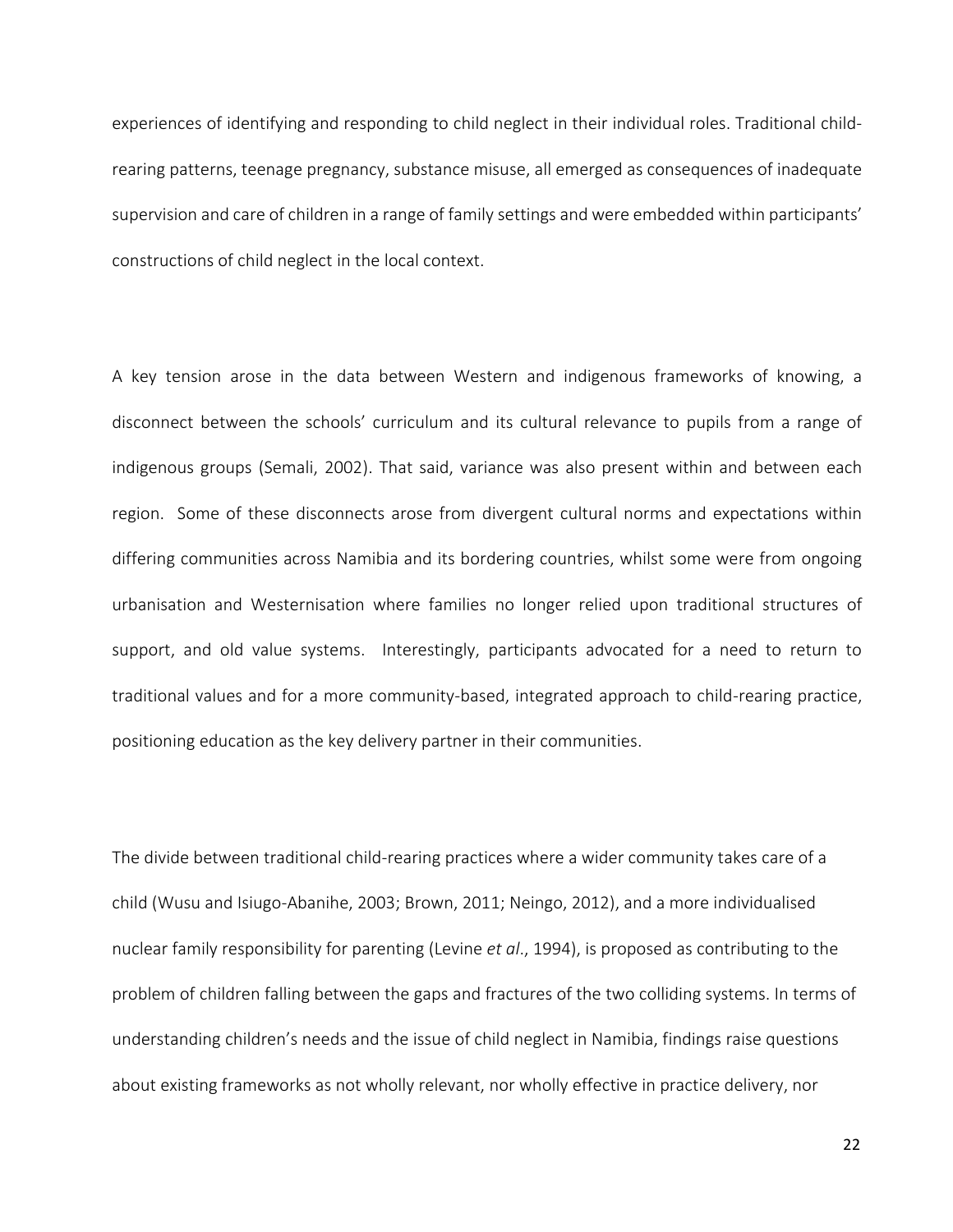entirely sufficient in social work practice education or delivery (Gray *et al*., 2010; Osei-Hwedie and Rankopo, 2010).

Realisable implications for social work practice relate to working to increase knowledge about and assisting with child registrations, so all children have citizenship and entitlements in accordance with the UNCRC. Social workers could usefully introduce culturally sensitive parenting programmes; engagement with alcohol education and harm reduction would be an important focus. In addition, issues of teenage pregnancy could be addressed by life skills teachers educating learners on sexual and reproductive health.

Historically, social work has introduced Westernised-thinking into developing countries through the process of colonisation, 'silencing' indigenous voices in the process and disregarding local wisdom and knowledge (Gray *et al*., 2010, p1). The demand for localised social work practice and education is a well-versed discussion which supports the development of fitting and culturally-relevant approaches, congruent with a country's social, political, and economic contexts (Mupedziswa, 1992; Someli, 2002). Understandings of and responses to child neglect in Namibia, must be congruent with the societal context in which children exist (Ferguson, 2005; Osei-Hwedie and Rankopo, 2010), such as health, poverty and inequality.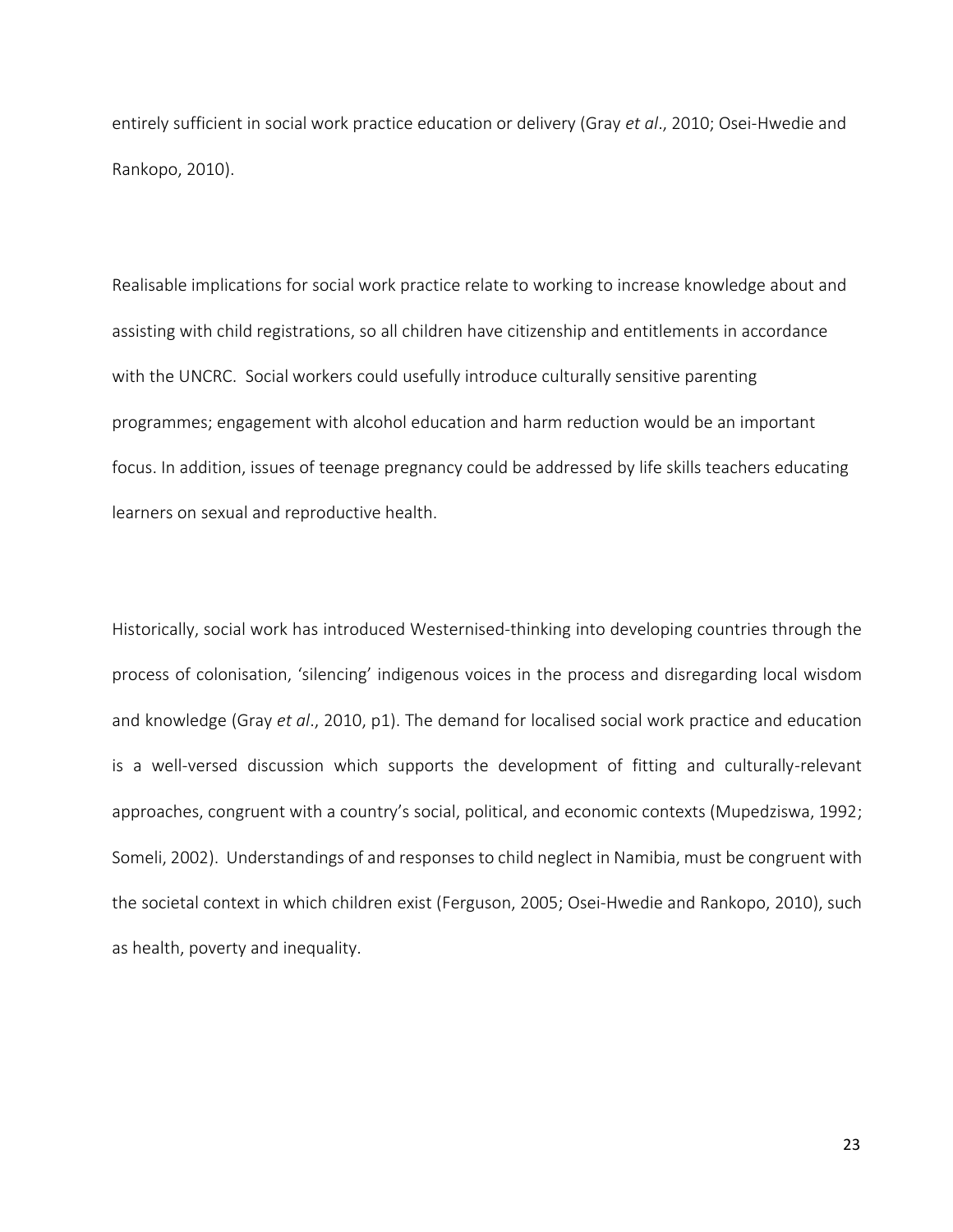It is important to recognise that Namibia is already committed to reducing poverty and the effects of poverty, through initiatives such as the social grants, food banks, school feeding programmmes and free primary and secondary education. Because the definition of child neglect only becomes 'professionally useful' when it considers the role of the definer, time period and legal framework in which it is created, and the broader socio-political context in which it is shaped (Rose and Selwyn, 2000, p181), further indigenous understanding on this complex issue is needed from the culturally and linguistically diverse communities in Namibia. For this reason, the authors call for a larger-scale, community-based participatory study (Brydon-Miller and Maguire, 2009) to draw upon local ways of knowing to advance practice knowledge and understanding about what constitutes child neglect in the local context.

Whilst it is acknowledged that this study is small in scale (n=15), findings offer new and important insights into preliminary understandings about what is considered neglectful parenting. The data provide a valuable foundation from which future investigation into children's needs within traditional child fosterage frameworks, so as to gather understanding about children within their unique contexts and relationships. The authors advocate for a participatory action research study (Brydon-Miller and Maguire, 2009) that works with local stakeholders, and families within the community to design the research, gather data from a culturally-relevant perspective, and critically engage with existing Western conceptions of child neglect (Laird, 2016a) that bring challenges to local practice.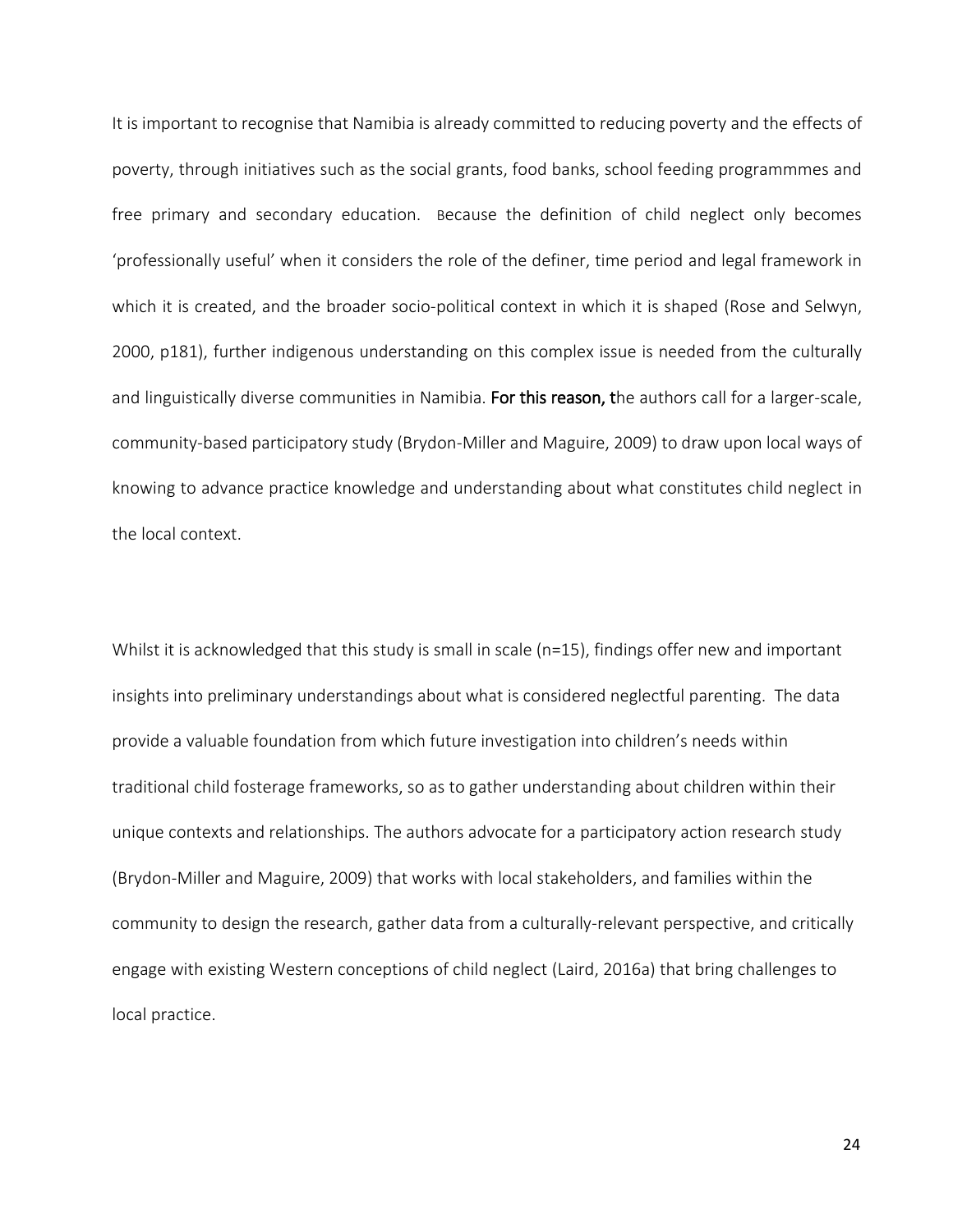With the purpose of responding to issues of power and inequality, future investigation will be underpinned by involvement from a range of local communities, to ensure a context-specific and innovative approach is the organising principle (Osei-Hwedie and Rankopo, 2010). Findings of a larger-scale study have potential to inform and develop the skills and knowledge of local practitioners, to respond to child neglect more effectively. This will aim to improve the overall health, development and wellbeing of Namibian children in congruence with the responsibilities set out in the UNCRC (1989), African Charter on the Rights and Welfare of the Child (2004), and the UN Sustainable Development Goals (2018: SDGs2/3/4), for reducing hunger (in cases of nutritional neglect) and delivering quality and lifelong education (for both children and practitioners).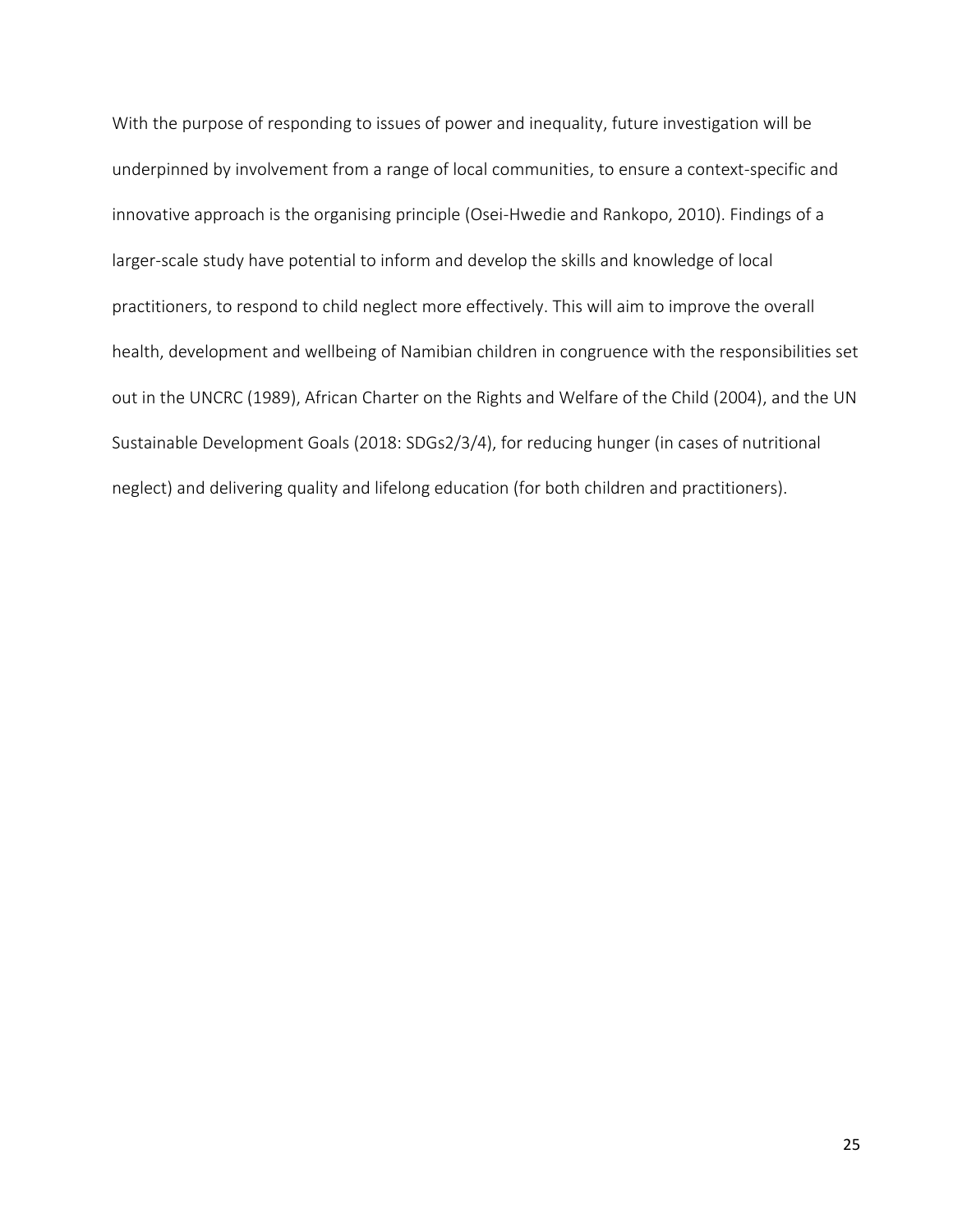#### Reference List

African Charter on the Rights and Welfare of the Child (2004). Available at:

https://www.unicef.org/esaro/African Charter articles in full.pdf [Accessed: 24 October 2018].

Amukwelele, D. (2017) '*Views of Social Workers on Implementation of Child Maltreatment Prevention Services in Namibia'*. MA Thesis, Faculty of Arts and Social Sciences, University of Stellenbosch. Available online at:<http://scholar.sun.ac.za/handle/10019.1/101006> [Accessed: 14 January 2018).

Bauman, Z. (2007) *Liquid Times: Living in an Age of Uncertainty*, Cambridge, Polity Press.

Braun, V. and Clarke, V. (2006) 'Using thematic analysis in psychology'. *Qualitative Research in Psychology*, 3(2), pp. 77-101.

British Association of Social Workers. (BASW) (2018) '*The Code of Ethics for Social Work'.* Available at:<https://www.basw.co.uk/about-basw/code-ethics>[Accessed: 25 October 2018].

Brown, J. (2007) '*Child Fosterage and the Developmental Markers of Children in Namibia, Southern Africa: Implications of Gender and Kinship'*. PhD thesis, The Graduate College of the University of Nebraska, Lincoln, NE.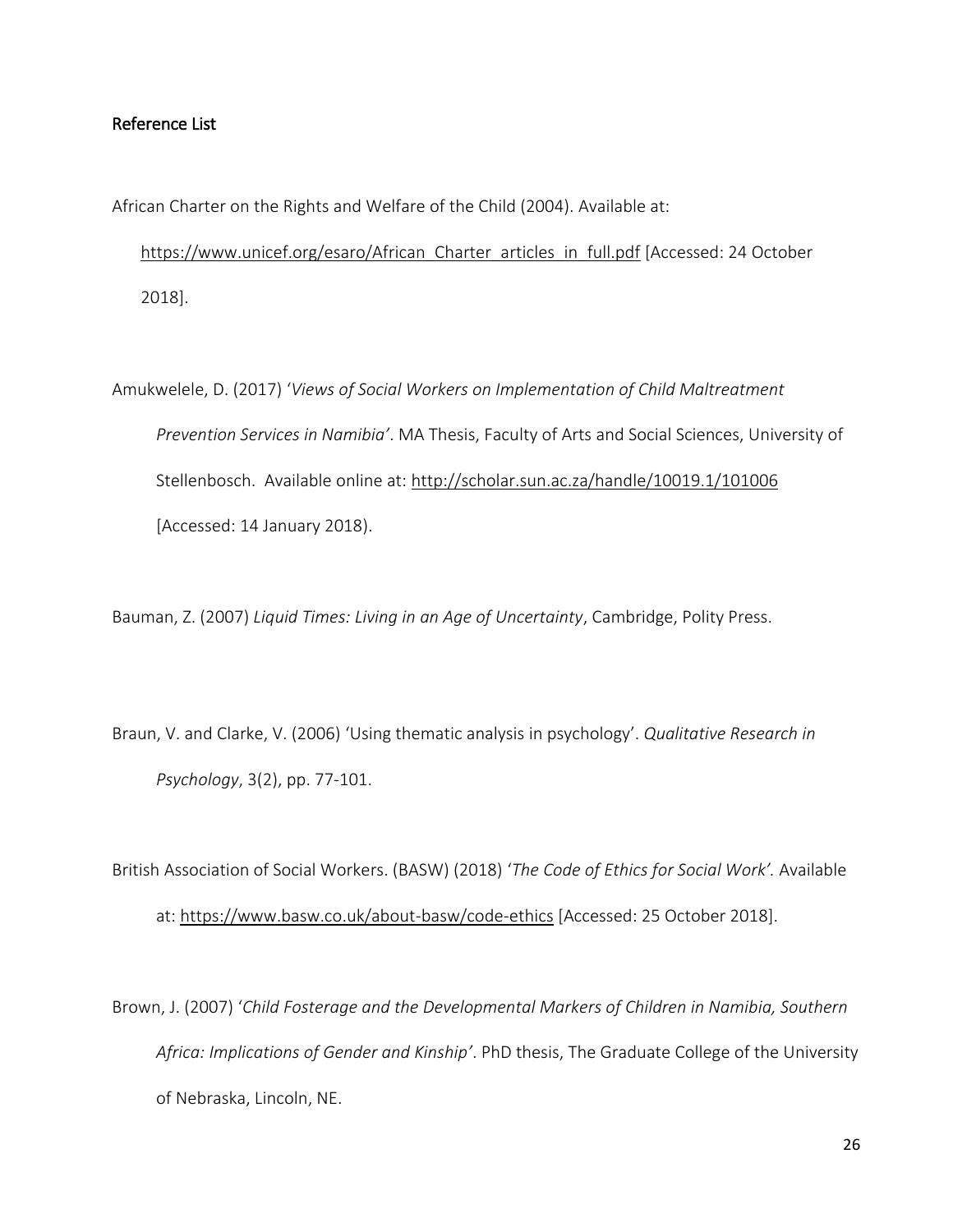Brown, J. (2011) 'Child Fostering Chains among Ovambo Families in Namibia, Southern Africa', *Journal of South African Studies,* 37(1), pp. 155–76.

Brydon‐Miller, M. and Maguire, P. (2009) 'Participatory action research: contributions to the development of practitioner inquiry in education', *Educational Action Research*, 17(1), pp. 79-93.

Calhoun, S., Conner, E., Miller, M. and Messina, N. (2015). 'Improving the outcomes of children affected by parental substance abuse: A review of randomized controlled trials'. *Substance Abuse and Rehabilitation*, 6, pp. 15-24. First published January 28, 2015. doi: [10.2147/SAR.S46439.](https://dx.doi.org/10.2147%2FSAR.S46439)

*Child Care and Protection Act (2015).* Namibia. Available at:

[https://www.unicef.org/namibia/CCPA\\_FINAL\\_DRAFT\\_COMPLETE\\_clean\\_copy\\_\\_09june\\_2010](https://www.unicef.org/namibia/CCPA_FINAL_DRAFT_COMPLETE_clean_copy__09june_2010__sent_9_July.pdf) sent 9 July.pdf [Accessed: 24 October 2018].

*Children Act (1960).* Namibia.

Ferguson, K.M. (2005) 'Beyond Indigenization and Reconceptualization: towards a global, multidirectional model of technology transfer'. *International Social Work.* 48(5), pp. 519-35.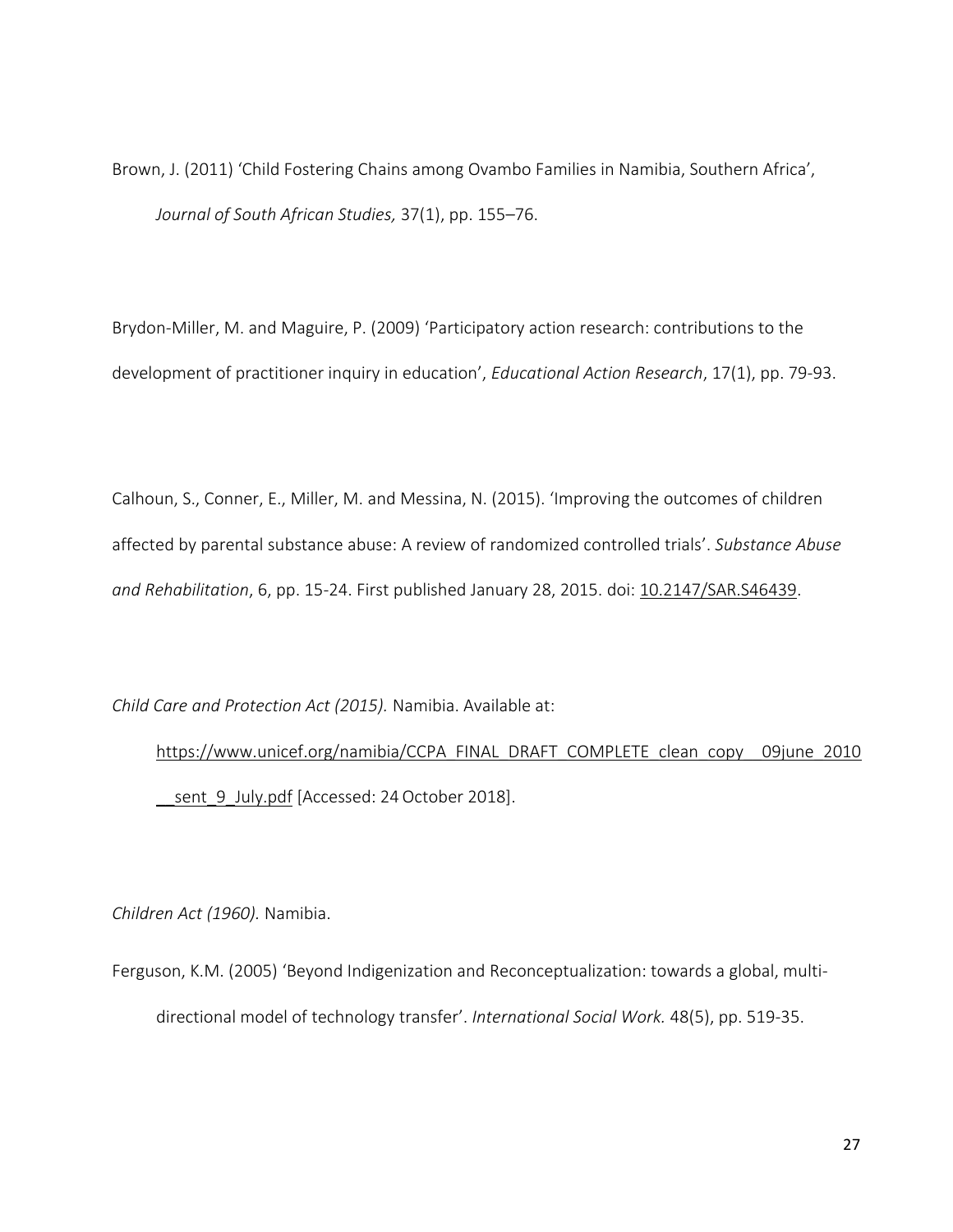Government of the Republic of Namibia (GRN) (2013) Namibia 2013. 'Millennium Development Goals Progress Report No. 4. Namibia: National Planning Commission and UNDP'. Available at: [http://www.na.undp.org/content/dam/namibia/docs/MDGsReports/undp\\_na\\_MDGs%20Rep](http://www.na.undp.org/content/dam/namibia/docs/MDGsReports/undp_na_MDGs%20Report%20%2024Sept13.pdf) [ort%20%2024Sept13.pdf](http://www.na.undp.org/content/dam/namibia/docs/MDGsReports/undp_na_MDGs%20Report%20%2024Sept13.pdf) (Accessed: 14 January 2018).

Gray, M., Coates, J. and Yellow Bird, M. (2010) (eds). *Indigenous Social Work Around the World. Towards Culturally Relevant Education and Practice*. London, Routledge.

Horwath, J. (2013) *Child Neglect: Planning and Intervention*. Basingstoke, Palgrave Macmillan.

ISPCAN (The International Society for the Prevention of Child Abuse and Neglect) (2018) *World Perspectives on Child Abuse 2018*. (13th Ed). ISPCAN.

Kalomo, E.N. (2015). Exploring the Relationships Between Supports and Depression Among Elderly Caregivers Raising Children Orphaned by AIDS in Rural Namibia. University of Minnesota.

Laird, S. (2016a) '"If Parents Are Punished for Asking their Children to Feed Goats": Supervisory Neglect in Sub-Saharan Africa', *Journal of Social Work* 16(3): pp. 303–321.

Laird, S. (2016b) 'Protecting Children from Nutritional and Medical Neglect in Sub-Saharan Africa: A Five Country Study', *International Journal of Social Welfare* 25(1), pp. 47–57.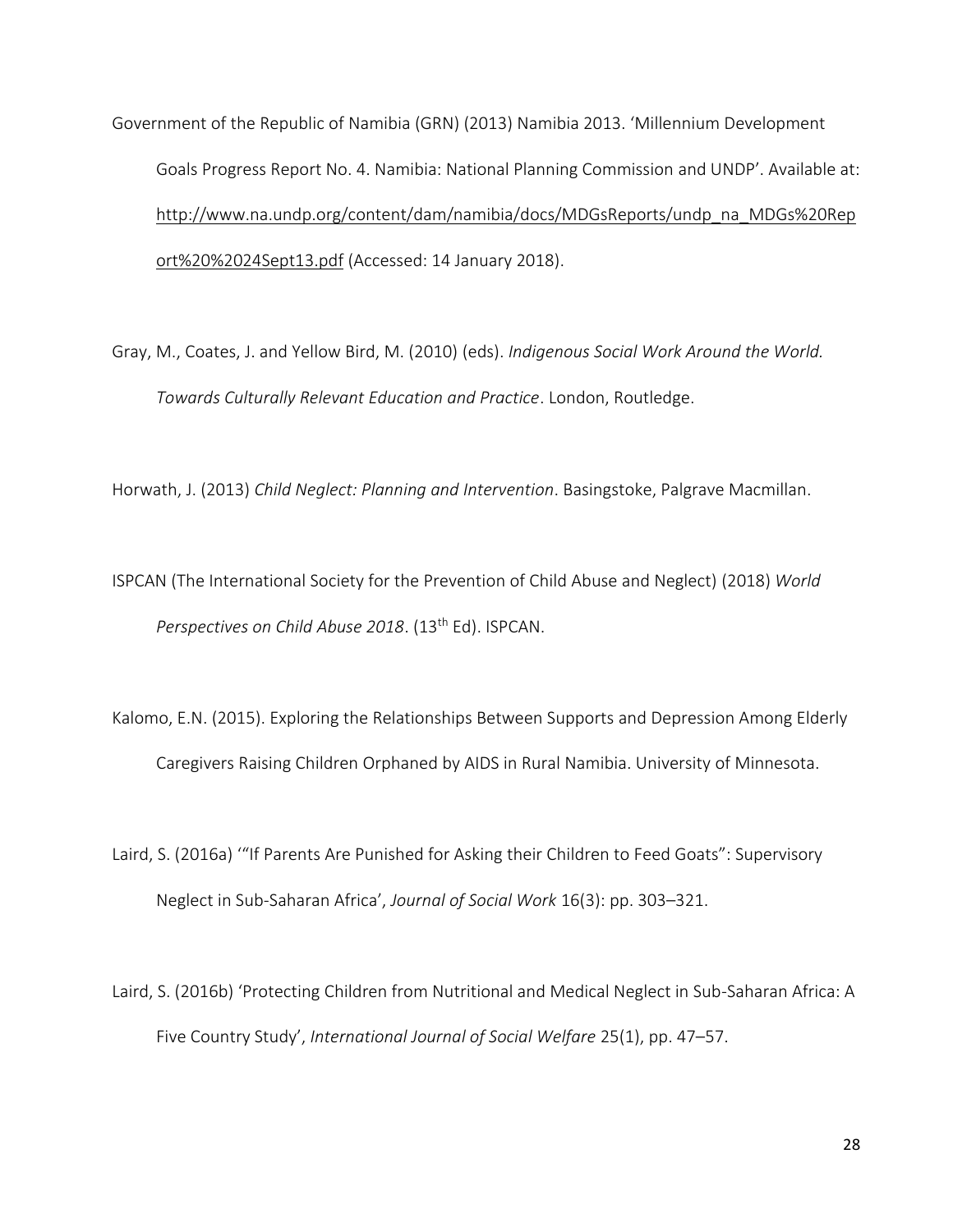- Laird, S. (2008). *Anti-oppressive Social Work: a guide for developing cultural competence.* London, Sage Publications Ltd.
- Lartey, A. (2008) 'Maternal and Child Nutrition in Sub-Saharan Africa: Challenges and Interventions', *Proceedings of the Nutrition Society,* 67(1), pp. 105–108.
- Legal assistance Centre. (2008). 'School policy on learner pregnancy in Namibia. The definition of a "child" when should a child become an adult?' Available at: <http://www.lac.org.na/projects/grap/Pdf/CCPA02-Age-of-Majority.pdf>[Accessed: 22 June 2018].
- Levine, R.A., Dixon, S., Levine, S., Richmean, A., Leiderman, P.H., Keefer, C.H. and Brazelton, T.B. (1994) *Childcare and Culture: Lessons from Africa*. Cambridge, Cambridge University Press.
- Lillian, P. and Mumbango, T. (2015). Statistical Modelling of Adolescent Pregnancy in Namibia. *Journal of Nursing Care,* 4(4). Available at:<http://dx.doi.org/10.4172/2167-1168.1000262> [Accessed: 23 June 2018]
- Mannay, D. (2010) '[Making the familiar strange: Can visual research methods render the familiar](http://orca.cf.ac.uk/15610)  [setting more perceptible?](http://orca.cf.ac.uk/15610)' *Qualitative Research* 10(1), pp. 91-111.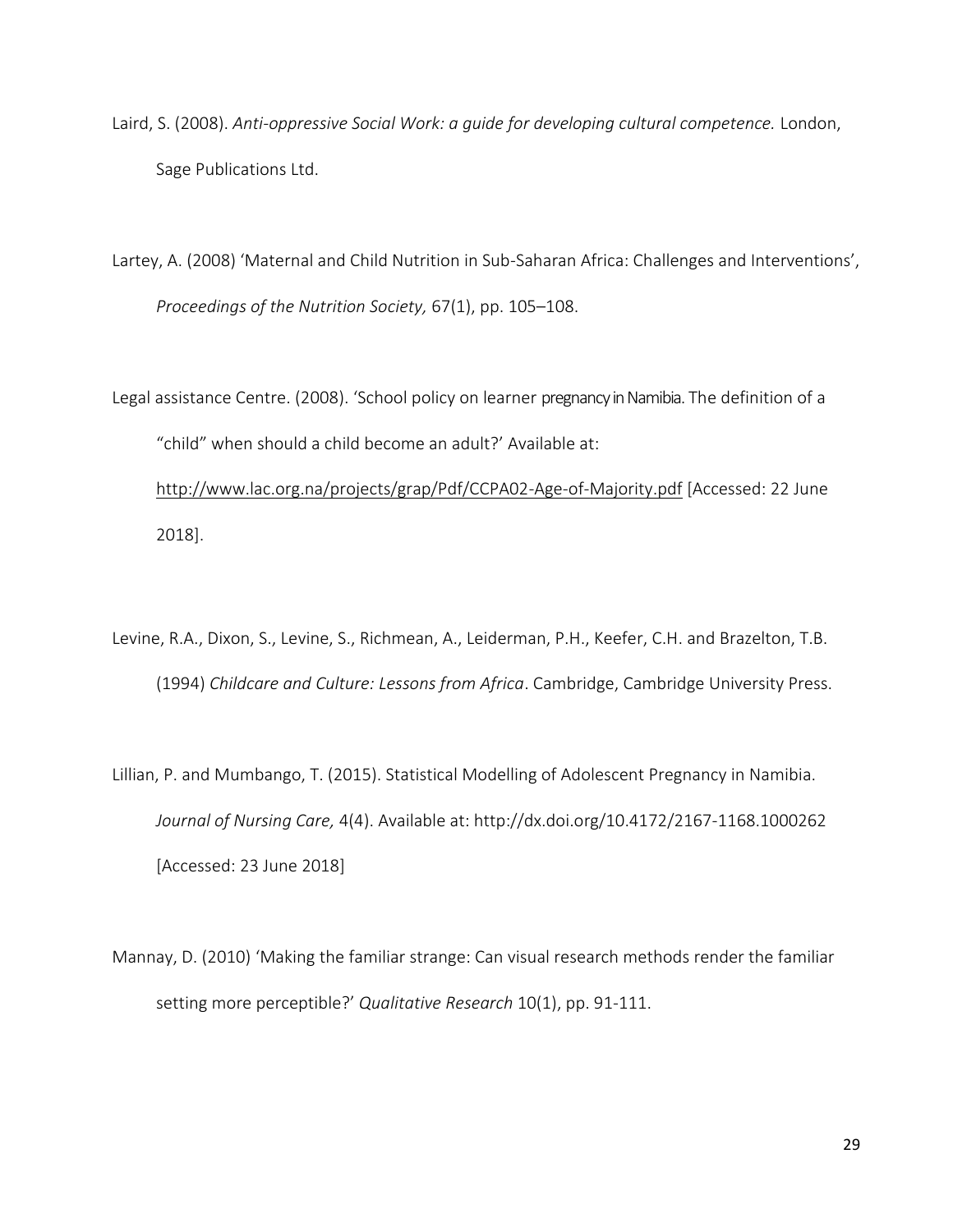- Mbagaya, C., Oburu, P. and Bakermans-Kranenburg, M.J. (2013) 'Child Physical Abuse and Neglect in Kenya, Zambia and the Netherlands: A Cross Cultural Comparison of Prevalence, Psychopathological Sequelae and Mediation by PTSS', *International Journal of Psychology,* 48(2), pp. 95–107.
- Meinck, F., Cluver, L.D., Boyes, M.E. and Mhlongo, E.L. (2015) 'Risk and Protective Factors for Physical and Sexual Abuse of Children and Adolescents in Africa: A Review and Implications for Practice', *Trauma, Violence and Abuse* 16(1), pp. 81–107.

Ministry of Gender Equality and Child Welfare (2010). The effectiveness of child welfare grants in Namibia. Government of Republic of Namibia. Available at: https://www.unicef.org/namibia/MGECW\_2010\_Child\_Grants\_Report\_Vol\_1\_summary.pdf

[Accessed: 14 November 2018].

Ministry of Health and Social Services (MoHSS) (2013) *Namibia Demographic and Health Survey 2013*. Windhoek, Namibia and Rockville, MD: MoHSS and ICF International. Available at: <https://dhsprogram.com/pubs/pdf/FR298/FR298.pdf>[Accessed: 14 January 2018].

Mupedziswa, R. (1992) Africa at a Cross-roads: Major challenges for social work education and practice towards the year 2000. *Journal of Social Development in Africa,* 7(2), pp. 19-38.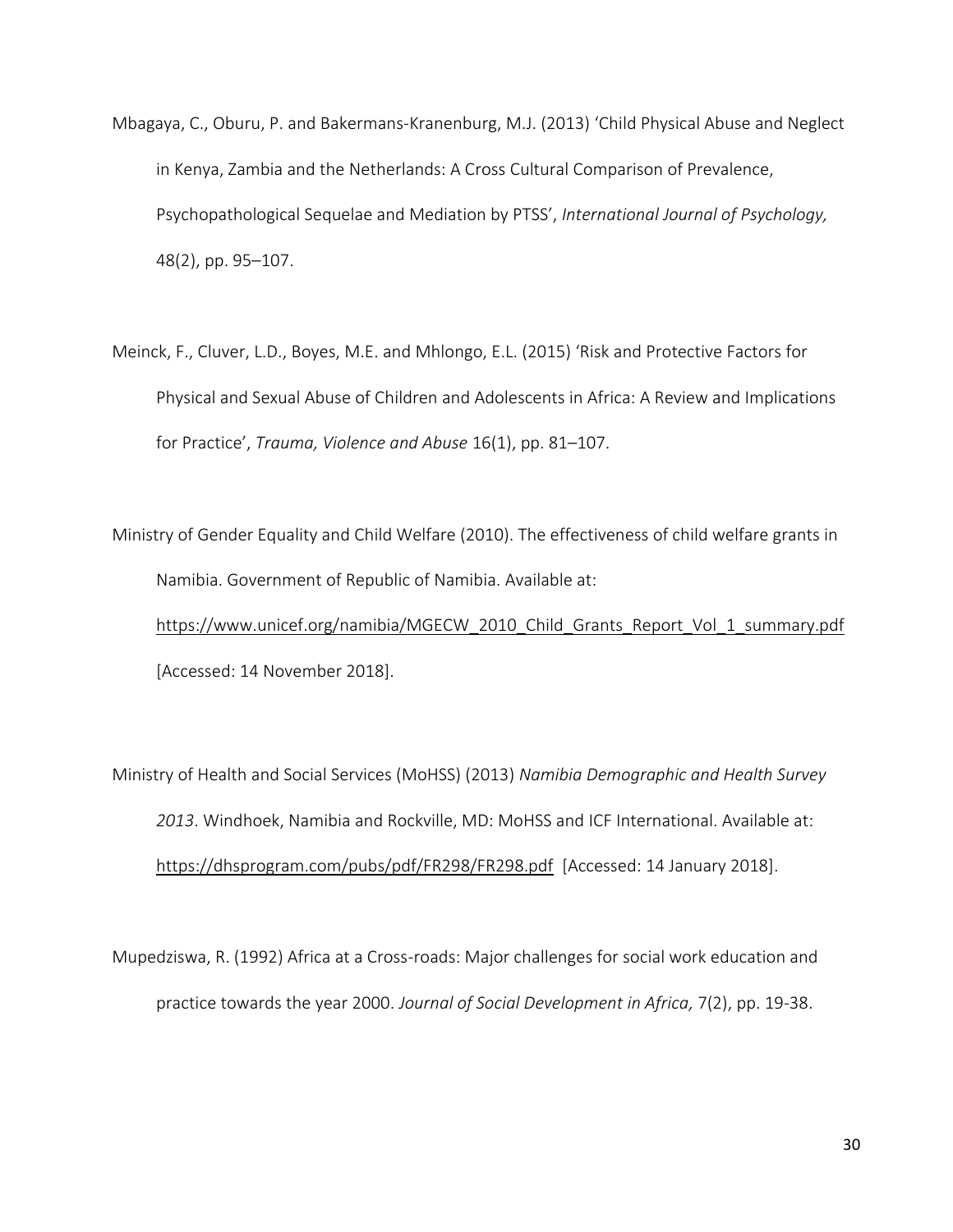Namibian Statistics Agency (2017) Demographic and Vital Statistics Division. Available at:

<https://nsa.org.na/>[Accessed: 26 July 2018].

Namibia Statistics Agency (2011). *Namibia Population and Housing Census Main Report 2011. Intercensal Demographic Survey 2016 Report*. Namibia Statistics Agency, Windhoek.

Namibia Statistics Agency (2017) '*Namibia Inter-censal Demographic Survey 2016 Report'*. Available at: [www.nsa.org.na](http://www.nsa.org.na/) [Accessed: 20 June 2018].

Neingo, S. (2012) '*Study of Child-Rearing Practices and Beliefs among Aambalantu and Aambandja of the Omusati Region of Namibia'*. MA Thesis, University of Namibia, Windhoek, Namibia.

Nekongo-Nielsen, H. and Mbukusa, N.R. (2013). 'The educational consequences of teenage pregnancy in the Kavango Region'. Available at:

[http://repository.unam.na/bitstream/handle/11070/1407/Nekongo-](http://repository.unam.na/bitstream/handle/11070/1407/Nekongo-Nielsen_educational%20_2013.pdf?sequence=1&isAllowed=y)

[Nielsen\\_educational%20\\_2013.pdf?sequence=1&isAllowed=y](http://repository.unam.na/bitstream/handle/11070/1407/Nekongo-Nielsen_educational%20_2013.pdf?sequence=1&isAllowed=y) [Accessed: 22 June 2018].

- Newman, W. L. (2014). *Social Research Methods: Qualitative and quantitative approaches.* 7th ed. Harlow, Pearson.
- Osei-Hwedie, K. and Rankopo, M.J. (2010) 'Developing Culturally Relevant Social Work Education in Africa: the case of Botswana in Gray, M. Coates, J. Yellow Bird, M. (eds), *Indigenous Social*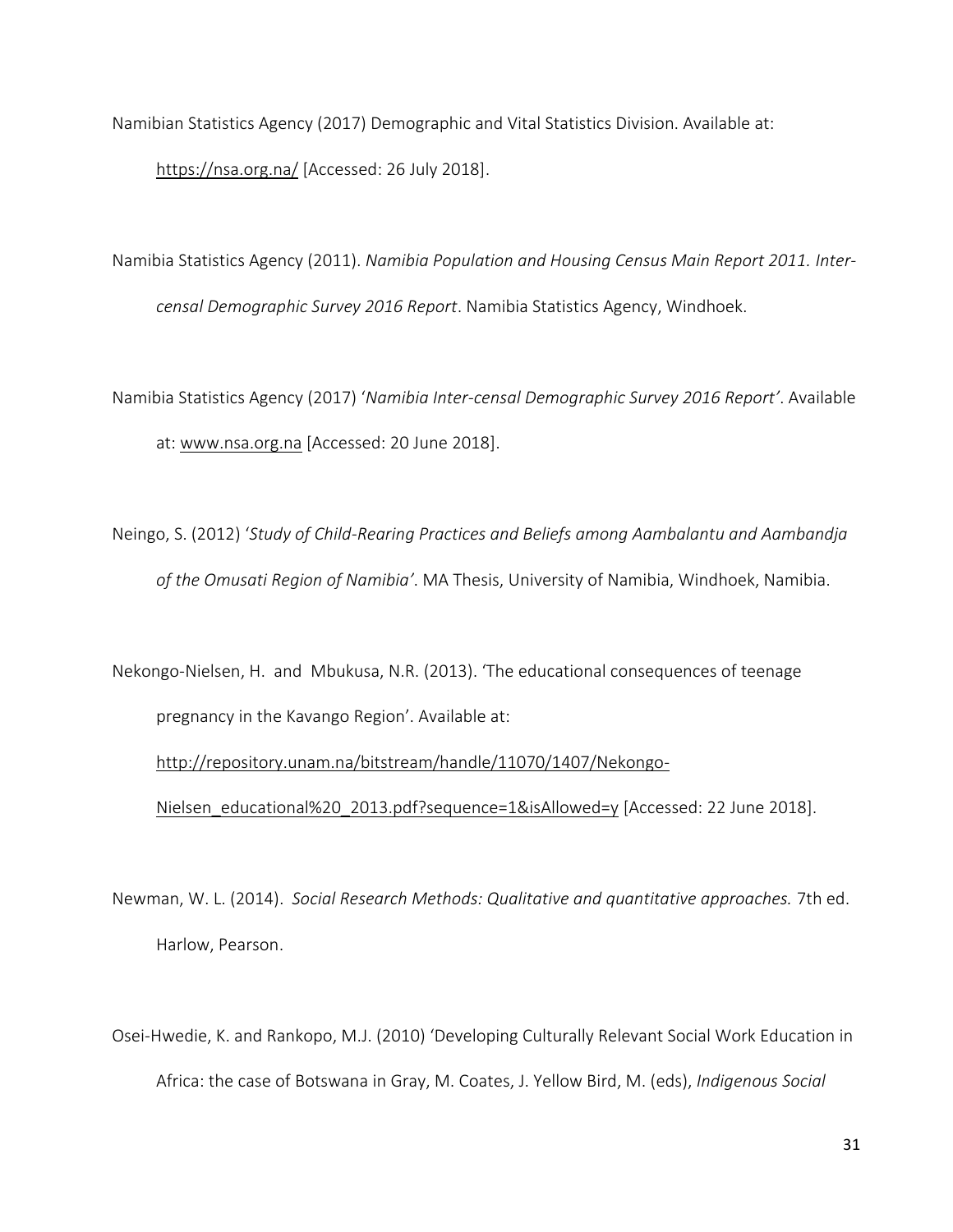*Work Around the World: towards culturally relevant education and practice*. London, Routledge.

- Pierce, L.H. and Bozalek, V. (2009) 'Collaboration for the Promotion of Community and Individual Health', *Social Work in Public Health,* 24(1-2) pp. 117–23.
- Rankopo, M.J. and Osei-Hwedie, K. (2011) 'Globalization and Culturally Relevant Social Work: African Perspectives on Indigenisation', *International Social Work,* 54(1), pp. 137–47.
- Rose, S.J. and Selwyn, J. (2000). Child Neglect: An English Perspective. *International Social Work*, 43(2), pp. 179-192.

Saber Country Report (2015). Namibia: School Feeding. Available at:

<https://openknowledge.worldbank.org/handle/10986/22992>[Accessed: 26 July 2018].

Sharley, V. (2018) 'Understanding Child Neglect in Namibia: Challenges and Strategies'. *International Social Work. [E-pub ahead of print].* [https://doi.org/10.1177/0020872818767253](https://doi.org/10.1177%2F0020872818767253)

Smith, V.C. and Wilson, C.R. (2016) 'Families affected by parental substance abuse'. *American Academy of Pediatrics*. Clinical report.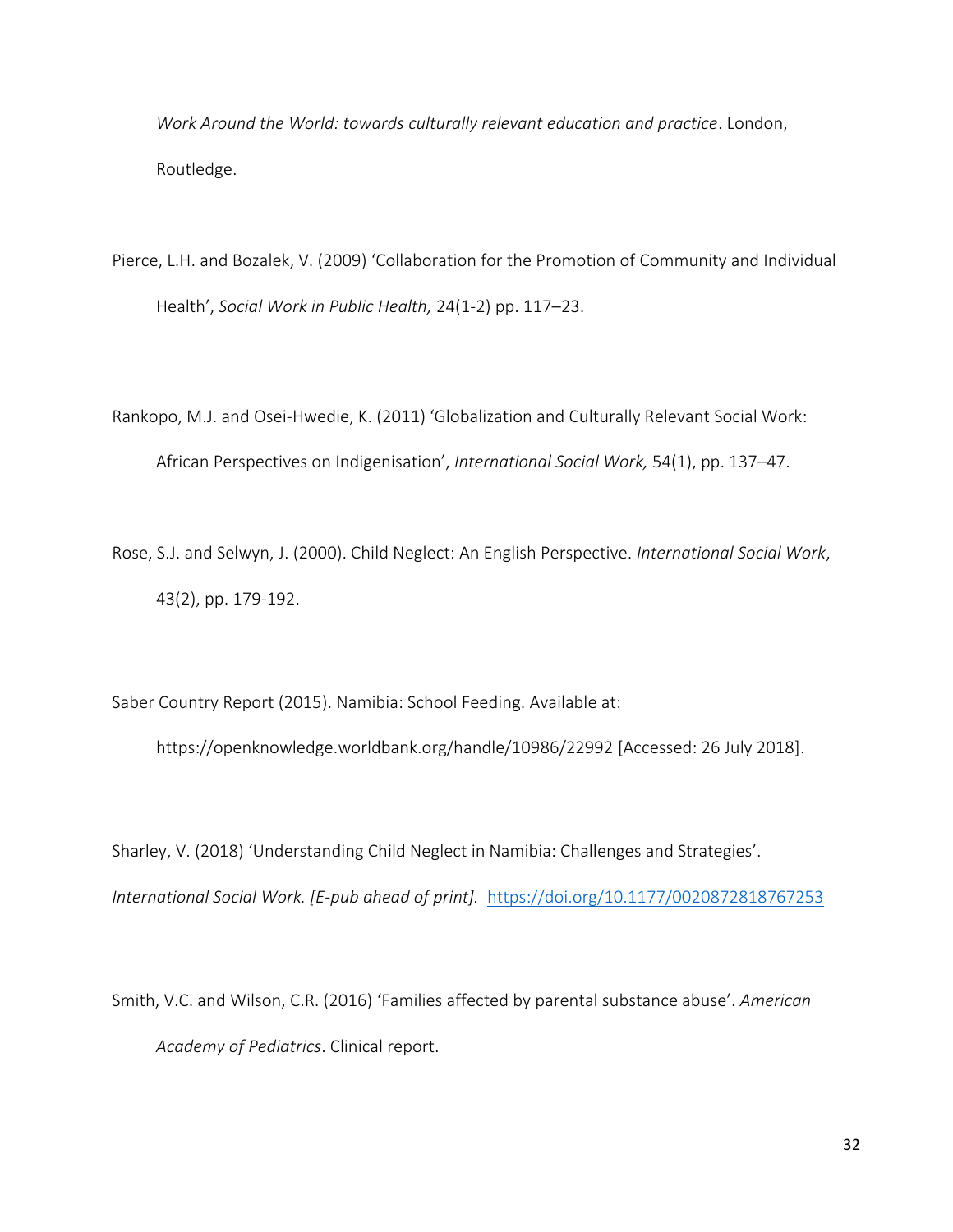Scourfield, J. (2000) 'The Rediscovery of Child Neglect', *The Sociological Review,* 48(3), pp. 365–82.

- Semali, L. (2002) 'Cultural perspectives and teacher education: indigenous pedagogies in an African context', in Thomas, E. (ed) *World Year Book of Education 2002: Teacher Education-Dilemmas and Prospects.* London, Routledge.
- Taylor. J and Daniel, B. (2005) *Child Neglect: practice issues for health and social care.* (eds) London, Jessica Kingsley Publishers.

Tötemeyer, A.J. (2010) 'Multilingualism and the language policy for Namibian schools'. Project for the Study of Alternative Education in South Africa. Available at: <http://www.praesa.org.za/wp-content/uploads/2016/09/Paper37-1.pdf>[Accessed: 24 October 2018].

Twum-Danso Imoh, A. and Ame, R. (2012) *Childhoods at the Intersection of the Local and the Global*. London, Palgrave Macmillan.

UNICEF (2015) *Adolescent Development and Participation.* Available at:

[https://www.unicef.org/namibia/Adolescents\\_fact\\_sheet\\_print.pdf](https://www.unicef.org/namibia/Adolescents_fact_sheet_print.pdf) [Accessed: 14 November 2018].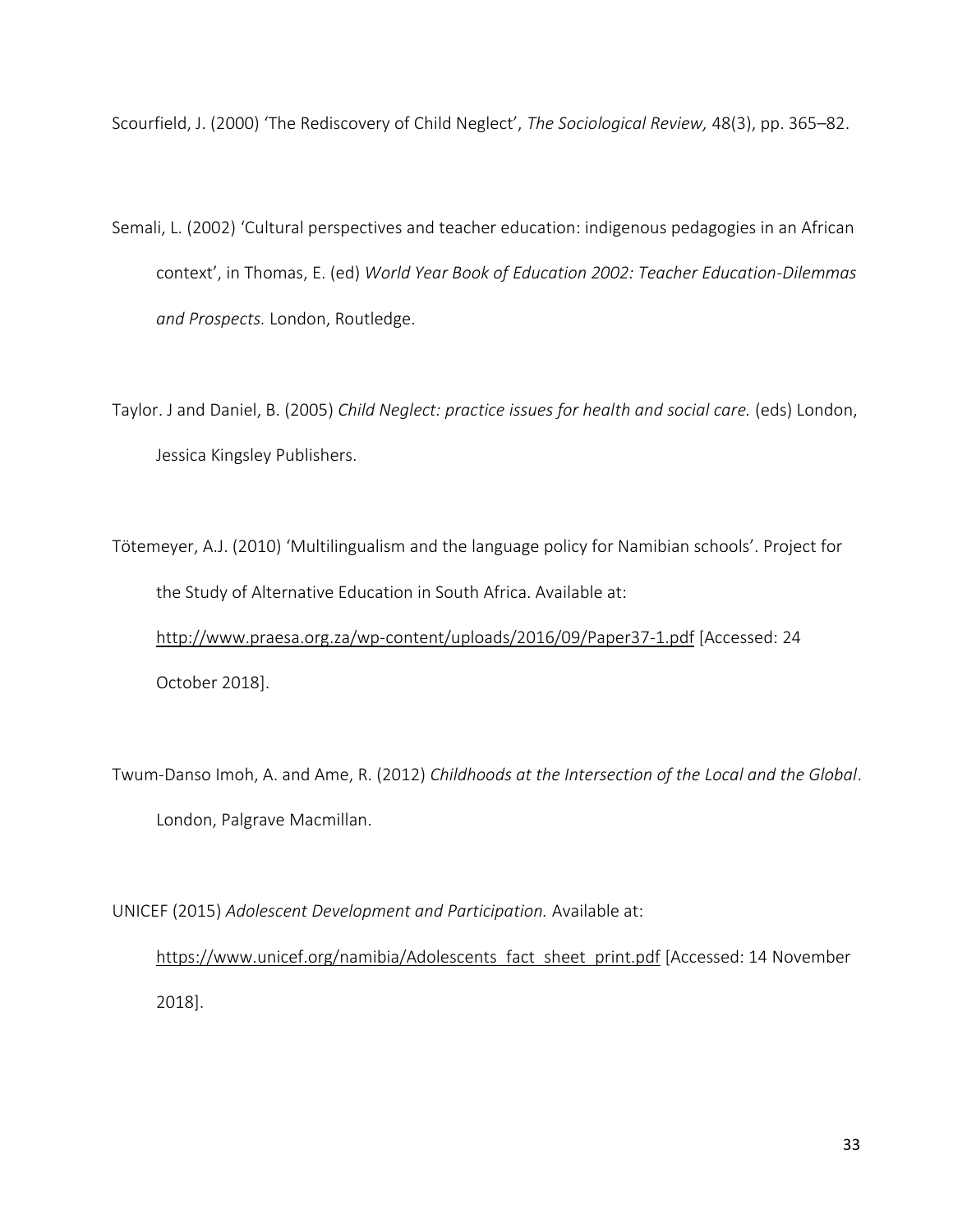United Nations Convention on the Rights of the Child (UNCRC) (1989). Available at:

[https://downloads.unicef.org.uk/wp-](https://downloads.unicef.org.uk/wp-content/uploads/2010/05/UNCRC_united_nations_convention_on_the_rights_of_the_child.pdf?_ga=2.111123141.113410731.1540395757-1409358314.1507737276)

content/uploads/2010/05/UNCRC united nations convention on the rights of the child.p [df?\\_ga=2.111123141.113410731.1540395757-1409358314.1507737276](https://downloads.unicef.org.uk/wp-content/uploads/2010/05/UNCRC_united_nations_convention_on_the_rights_of_the_child.pdf?_ga=2.111123141.113410731.1540395757-1409358314.1507737276) [Accessed: 24 October 2018].

United Nations Development Programme (UNDP) (2018). Sustainable Development Goals [SDGs]. [Online] Available at: [http://www.undp.org/content/undp/en/home/sustainable](http://www.undp.org/content/undp/en/home/sustainable-development-goals.html)[development-goals.html](http://www.undp.org/content/undp/en/home/sustainable-development-goals.html) [Accessed: 24 October 2018].

Weisner, T.S., Bradley, C. and. Kilbride, P.L. (1997) (eds) *African Families and the Crisis of Social Change*. Westport, CT, Bergin and Garvey.

Wusu, W. and Isiugo-Abanihe, U.C.I. (2003) 'Family Structure and Reproductive Health Decision-Making', *African Population Studies,* 18(2), pp.27–46.

World Bank. (2016) The World Bank in Namibia. Available at:

<http://www.worldbank.org./en/country/namibia/overivew>[Accessed: 18 January 2018].

WFP (World Feeding Program) *The Namibian School Feeding Programme*. Ministry of Education: Namibia. Available at:

[https://documents.wfp.org/stellent/groups/public/documents/newsroom/wfp252281.pdf?\\_g](https://documents.wfp.org/stellent/groups/public/documents/newsroom/wfp252281.pdf?_ga=2.262621515.656422353.1542207380-417381032.1542207380)